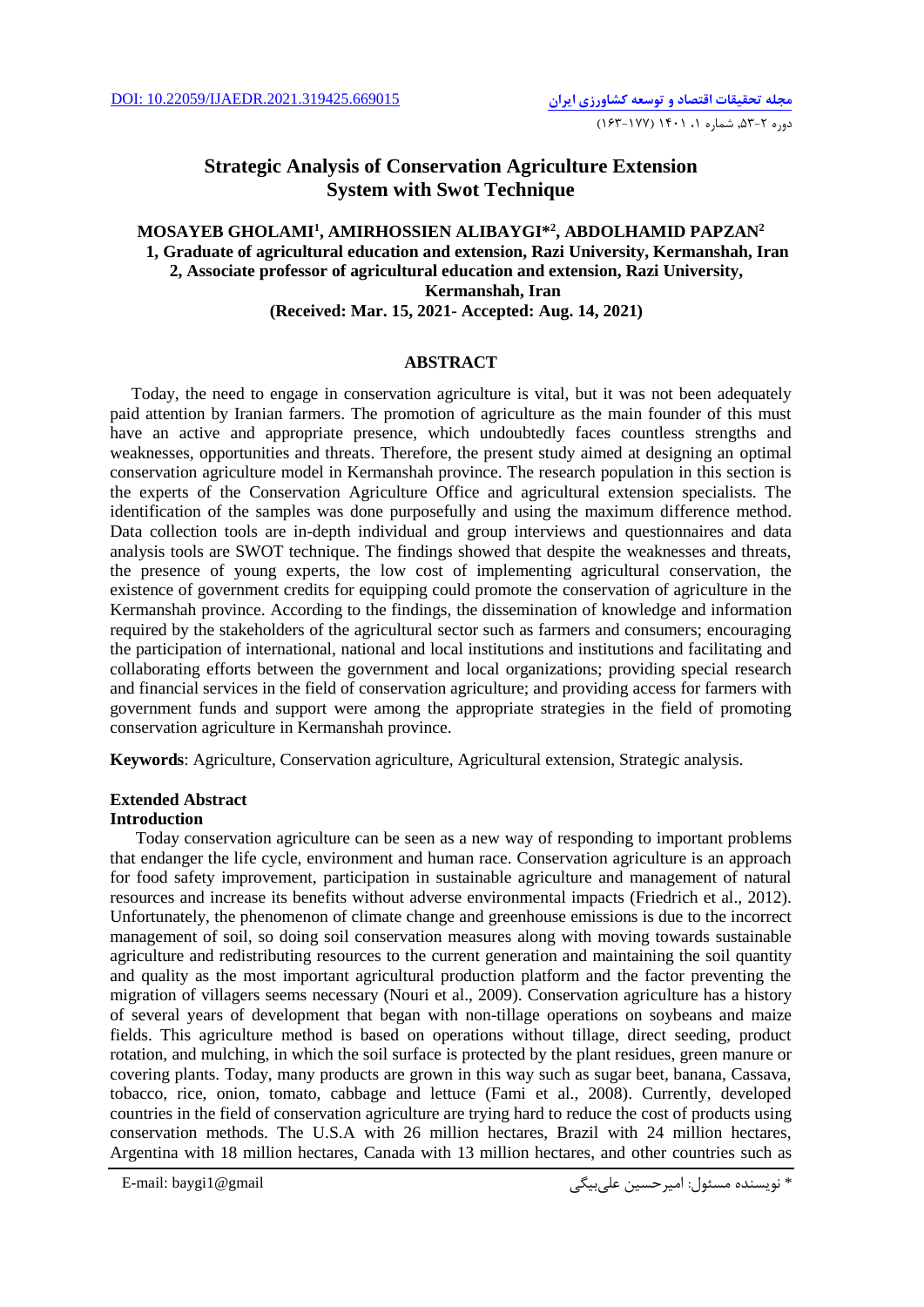Australia, European countries, India, China, etc., have stepped in for conservation agriculture and to achieve this had significantly high costs. The result of such a program is their presence in the field of agricultural products' trade in global markets and self-sufficiency in providing domestic needs (Dezfuli, 2014).

Kermanshah Province has started its activities in the field of conservation agriculture development since 2009. The province locating in the west of the country is always exposed to climate change. Also, considering that agriculture has created a significant part of greenhouse emissions, and, on the other hand, the problem of soil erosion and the use of pesticides and fertilizers in the province has led to a solution only turning to conservation agriculture. Therefore, given that conservation agriculture has been implemented more in rainfed areas and its origin is rainfed fields, it can be admitted that Kermanshah province, like other provinces of the country (Khuzestan, Fars, Qazvin, Isfahan and etc.) has the potential to implement conservation agriculture. But it is obvious that all Kermanshah province's cities do not have the same potential for conservation agriculture. For this purpose, this research has been carried out in response to this question, so that planners and policymakers when planning see priority cities specially and prevent the loss of resources in areas that do not have the ability for conservation agriculture.

#### **Methodology**

The research population in this section is the experts of the Conservation Agriculture Office and agricultural extension specialists. The identification of the samples was done purposefully and using the maximum difference method. Data collection tools are in-depth individual and group interviews and questionnaires and data analysis tools are SWOT technique.

#### **Findings**

 To sum up it can be concluded that in spite of the weaknesses and threats facing the implementation of the optimal conservation agriculture extension model, there are also strengths and opportunities that can be used as Achilles heels for the implementation of conservation agriculture in Kermanshah province. According to the findings, despite the weaknesses and threats, the presence of young experts, the low cost of implementing agricultural conservation, the existence of government credits for equipping the fleet of agriculture and the existence of educational media are the strengths and opportunities can with the development of support services strategies, educational and promotional activities, development of international, national and local cooperation and human resource development that can promote the conservation of agriculture in the Kermanshah province.

#### **Conclusion**

 Despite these strengths, weaknesses, opportunities and threats, the question arises as to what is the most appropriate strategy to implement the optimal model of promoting conservation agriculture in areas with potential. In this regard, it should be noted that a development strategy is needed to promote conservation agriculture in Kermanshah province. In Kermanshah province, there are countless strengths and opportunities that these opportunities and strengths overcome weaknesses and threats and can be used to promote and develop conservation agriculture in Kermanshah province. Strategies of support services, educational and extension activities, development of international, national and local cooperation and development of human resources are some of the appropriate strategies to promote conservation agriculture in Kermanshah province. In response to the question of why a development strategy should be pursued, it should be said that it is true that we face limitations in the field of promoting conservation agriculture, but despite these limitations, the issue of young experts can rely on agricultural extension. Protective help. It should be noted, however, that these young and motivated experts should be trained and screened to promote conservation agriculture. As long as experts are not motivated to be present in the field of promoting conservation agriculture and incentive credits and subsidies are not granted to farmers, there can be no talk of promoting conservation agriculture in Kermanshah province.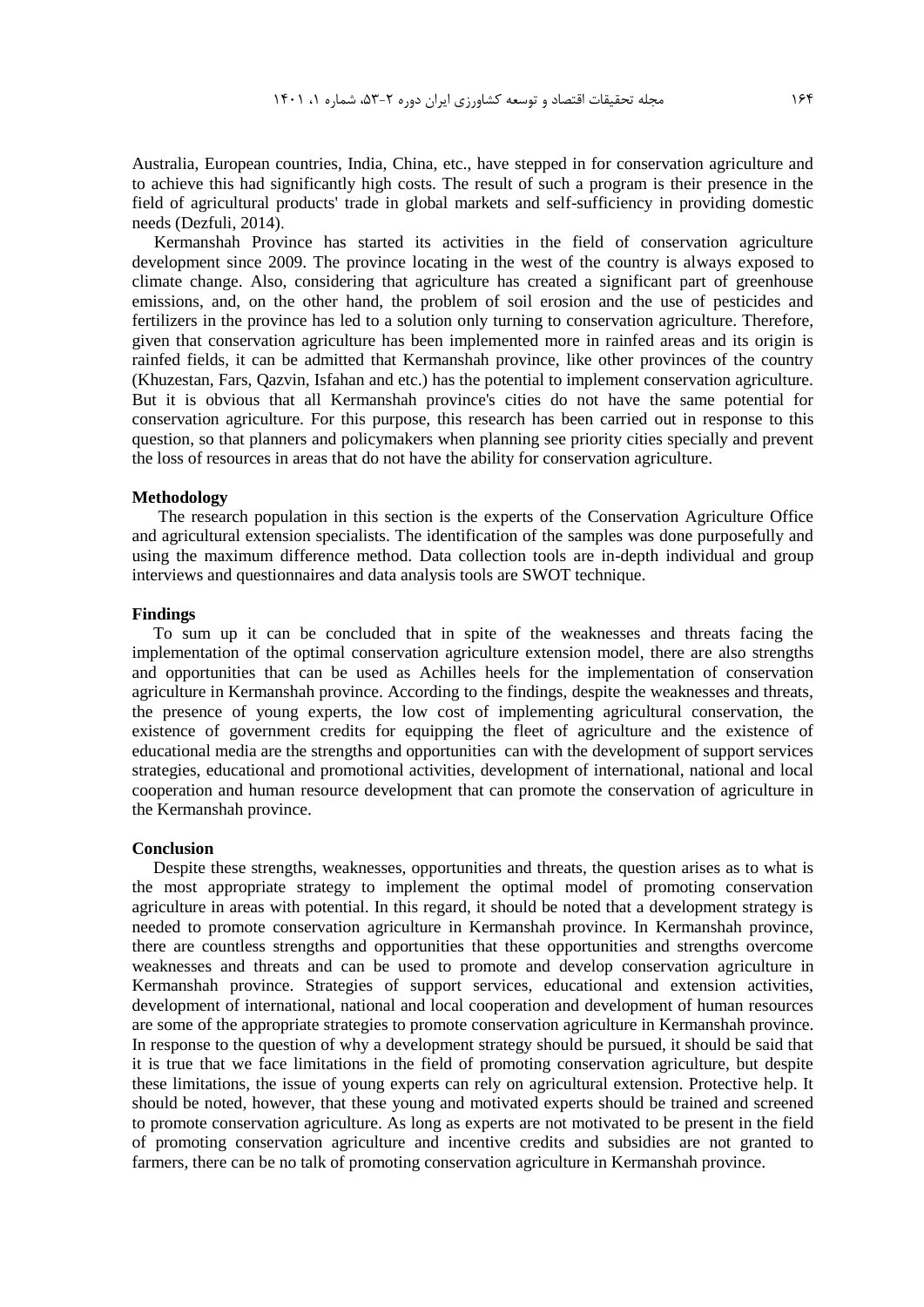# **تحلیل راهبردی سیستم ترویج کشاورزی حفاظتی با تکنیک SWOT**

**2 ، عبدالحمید پاپ زن <sup>2</sup> ، امیرحسین علی بیگی\* <sup>1</sup> مصیب غالمی ،1 دانش آموختهی دکتری گروه ترویج و آموزش کشاورزی، دانشگاه رازی، کرمانشاه، ایران ،2 ،3 دانشیاران گروه ترویج و آموزش کشاورزی، دانشگاه رازی، کرمانشاه، ایران )تاریخ دریافت: -99/12/25 تاریخ تصویب: 1400/5/23(**

**چکیده**

**امروزه، ضرورت پرداختن به کشاورزی حفاظتی امری حیاتی است. اما این امر با استقبال چندانی از سوی کشاورزان ایرانی مواجه نگردیده است. ترویج کشاورزی بهعنوان بانی اصلی این امر باید حضور فعال و مناسبی داشته باشد که بیشک در این مسیر نیز با نقاط قوت و ضعف، فرصتهای و تهدیدهای بیشماری مواجه است. لذا، پژوهش حاضر به تحلیل راهبردی سیستم ترویج کشاورزی حفاظتی در استان کرمانشاه با استفاده از رویکردی تلفیقی پرداخته است. جامعه تحقیق در این بخش کارشناسان دفتر کشاورزی حفاظتی و متخصصان ترویج کشاورزی میباشند که شناسایی نمونهها بهصورت هدفمند و با استفاده از روش حداکثر اختالف انجام پذیرفت )تعداد= 9 نفر(. ابزار گردآوری دادهها مصاحبه عمیق انفرادی و گروهی و پرسشنامه و ابزار تحلیل دادهها تکنیک SWOT بود. بر اساس یافتهها، علیرغم وجود ضعف و تهدیدها، وجود کارشناسان جوان، پایین بودن هزینه اجرای کشاورزی حفاظتی، وجود اعتبارات دولتی جهت تجهیز ناوگان کشاورزی و وجود رسانههای آموزشی از نقاط قوت و فرصتهایی هستند که میتوانند به ترویج کشاورزی حفاظتی در استان کرمانشاه کمک شایانی نمایند. از آنجایی که برپایه نتایج، استراتژی توسعهای بهعنوان استراتژی مورد نیاز سیستم ترویج کشاورزی حفاظتی در استان کرمانشاه تعیین گردید؛ بنابراین، انتشار دانش و اطالعات موردنیاز ذینفعان بخش کشاورزی مانند کشاورزان و مصرف کنندگان، تشویق و جلب مشارکت نهادها و موسسات بینالمللی، ملی و محلی و تسهیل و تشریک مساعی بین دولت و سازمانهای محلی، ارایه خدمات تحقیقاتی و مالی ویژه در زمینه کشاورزی حفاظتی و فراهم کردن زمینه برای دسترسی گروههای کشاورزان به اعتبارات دولتی و حمایتی از جمله راهبردهای مناسب در زمینه ترویج کشاورزی حفاظتی در استان کرمانشاه میباشد.**

**واژههای کلیدی: کشاورزی، کشاورزی حفاظتی، ترویج کشاورزی، تحلیل راهبردی.**

#### **مقدمه**

امروزه، کشاورزي حفاظتی میتواند بهعنوان راهکاري نوين با داعیه پاسخگو بودن در مقابل مسائل و مشکالت خطیري که چرخۀ حیات، محیط زيست و نوع بشر را به خطر انداختهاند، مطرح شود. کشاورزي حفاظتی بهعنوان

يک رهیافت بهدنبال بهبود امنیتغذايی، مشارکت در کشاورزي پايدار و مديريت منابعطبیعی و افزايش منافع آن بدون اثرات مخرب زيستمحیطی میباشد اين شيوه كشاورزي).(Friedrich et al., 2012). مبتنی بر عملیات بدون خاکورزي، بذرکاري مستقیم،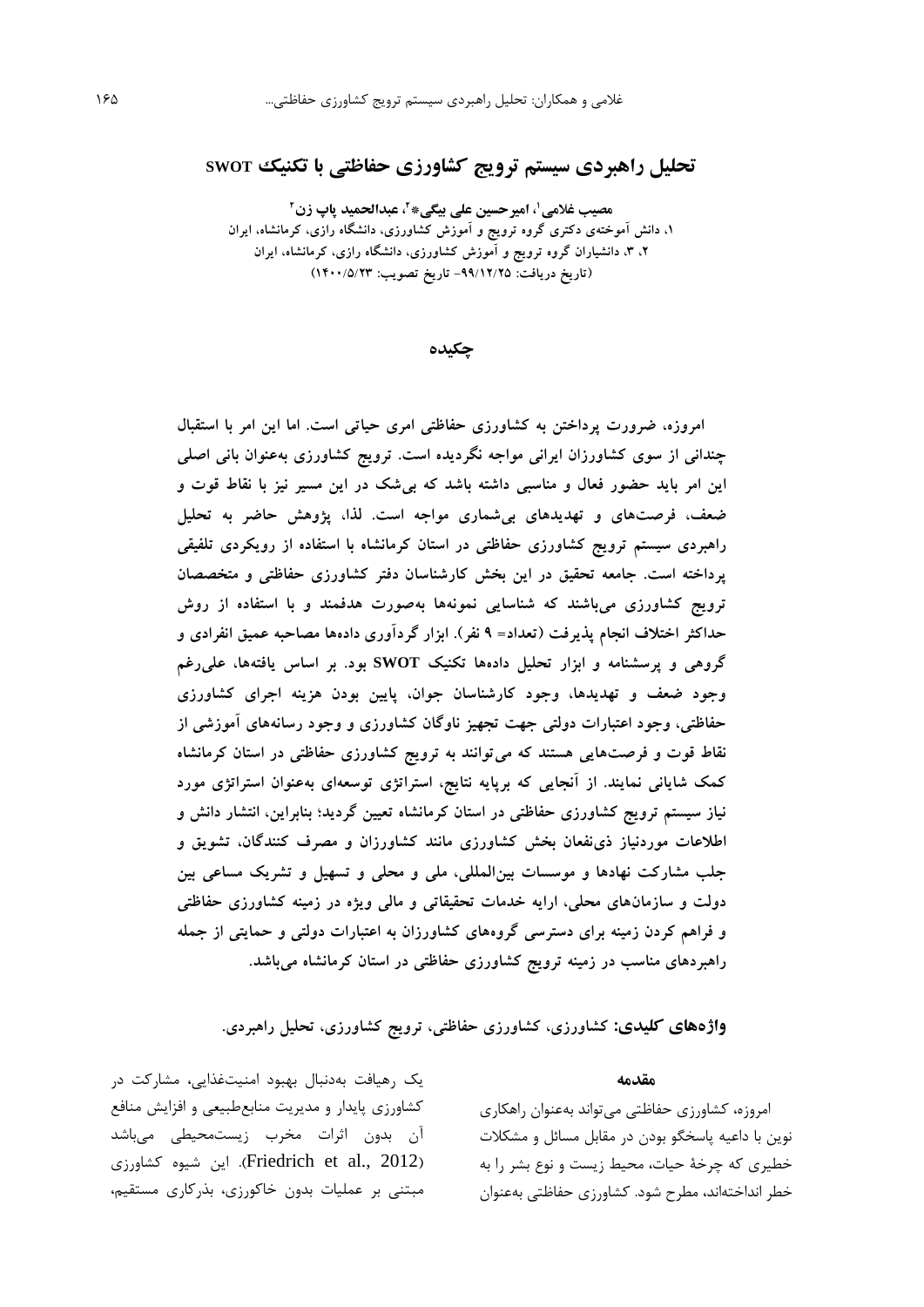2018 .,al). اينجاست که نقش ترويج بهعنوان بانی اصلی ترويج و توسعه کشاورزي حفاظتی نمايان میگردد، چرا که ترويج علمی است که با آينده اربابرجوع سروکار داشته و آينده توسعه روستايی در دستان ترويج کشاورزي میباشد. فلسفه استقرار نظام آموزش ترويجی در زمینههاي توسعه کشاورزي و عمران و آبادانی روستايی بر سه رکن آموزش مداوم، انگیزش خودياري و گسترش مشارکتهاي مردمی روستايیان در فرايند تحول و توسعه و سازندگی مبتنی و در راستاي توسعه پايدار منابع انسانی است. از آنجايی که ترويج براي اشاعه نوآوريهاي مفید و مناسب در بین گروههاي مردمی داوطلب شناخته شده است ( ,Norouzi & Shahbazi 2010( ، لذا، اين امر نقش ترويج در توسعه کشاورزي حفاظتی در کشور را مسجل میکند.

استان کرمانشاه با مساحتی در حدود 2498 کیلومتر مربع در غرب کشور قرار گرفته است. سطح کل اراضی کشاورزي استان تقريبا 820000 هکتار، که حدود 620000 هکتار آن به کشت ديم اختصاص دارد (Mirzaei Nodooshan et al., 2010). اين استان با قرار داشتن در غرب کشور همواره در معرض تغییرات اقلیمی است. از سوي ديگر، با در نظر داشتن اين مساله که کشاورزي بخش قابل توجهی از گازهاي گلخانهاي را پديد آورده است و از طرف ديگر، مساله فرسايش خاک و مصرف باالي سموم و کودهاي شیمیايی در اين استان موجب گرديده که چارهاي جز روي آوردن به کشاورزي حفاظتی نباشد، چرا که کارشناسان معتقدند کشاورزي متعارف (رايج) نقش عمدهاي در تشديد اين معضلات داشته و با اجراي کشاورزي حفاظتی میتوان از فشار اين معضالت و مشکالت از دوش جامعه بشري کاست. آمار نشان میدهد )استان کرمانشاه با وجود 6 سال فعالیت در زمینه کشاورزي حفاظتی تنها توانسته است 31114 هکتار از 820000 اراضی خود را تحت پوشش کشاورزي حفاظتی قرار دهد، در سال ،92 از 158 دوره آموزشی- ترويجی 6 دوره، در سال 93 از 347 دوره آموزشی- ترويجی 4 دوره و در سال 94 از 692 دوره آموزشی- ترويجی 20 دوره مربوط به کشاورزي حفاظتی و در سال 93 سه برنامه تلويزيونی و راديويی و در سال ،94 2 برنامه راديويی و تلويزيونی در زمینه ترويج

تناوب محصول و مالچ پاشی است و در آن سطح خاک با بقاياي گیاهی، کود سبز يا گیاهان پوششی حفاظت می- شود. امروزه بسیاري از محصوالت مانند نیشکر، موز، کاساوا، تنباکو، برنج، پیاز، گوجه فرنگی، کلم و کاهو در اين نظام كشت ميشوند (Fami et al., 2008). در حال حاضر، کشورهاي پیشرفته در زمینه کشاورزي حفاظتی سعی دارند که بهمنظور کاهش هزينههاي تمام شده محصوالت، از روشهاي حفاظتی استفاده نمايند. آمريکا با حدود 26 میلیون هکتار، برزيل 24 میلیون هکتار، آرژانتین 18 میلیون هکتار، کانادا 13 میلیون هکتار و ساير کشورها نظیر استرالیا، کشورهاي اروپايی، هند، چین قدم در راه کشاورزي حفاظتی نهاده و براي دستیابی به چنین امر مهمی هزينههاي فراوانی را متقبل شدهاند. حاصل چنین برنامهاي حضور آنها در عرصه تجارت محصوالت کشاورزي در بازارهاي جهانی و خودکفايی در تأمین نیازهاي داخلی است ) Rajoli 2014 .,Dezfuli). از ديدگاه کارشناسان آب و خاک، کشاورزي حفاظتی يکی از مناسبترين شیوههاي حفاظت از آب و خاک است. در واقع، در کشاورزي حفاظتی عملیات حفاظت از منابع آب و خاک با عملیات تولید محصولات کشاورزی تلفیق میشود ( ,Fami et al 2008(. در کشور ايران، از سال 1386 اولین گامهاي اجرايی براي توسعه اصولی و علمی کشاورزي حفاظتی و دستیابی کامل به مزاياي آن در 6 استان )اصفهان، فارس، خوزستان، همدان، قزوين و گلستان) برداشته شد. پس از آن اقدامات اساسی براي توسعه کشاورزي حفاظتی در سال 1387 انجام گرفت و اين طرح در 17 استان کشور و در سطح 21000 هکتار از مزارع آبی و ديم به اجرا درآمد (Abedi et al., 2013) و بر طبق آخرين آمار، 150000 هکتار از مزارع آبی و ديم کشور ايران زير کشت کشاورزي حفاظتی قرار دارد ) Kassam .(et al., 2018

يکی از اهداف برنامه کشاورزي حفاظتی تامین غذاي سالم و ارزان میباشد. با وجود توسعه کشاورزي حفاظتی در دنیا (۱۱۷ میلیون هکتار) (Kassam et al., 2010)، تاکنون اين امر مهم با استقبال چندانی از طرف کشاورزان ايرانی )150000 هکتار تحت پوشش کشاورزي حفاظتي) مواجه نگرديده است ( Kassam et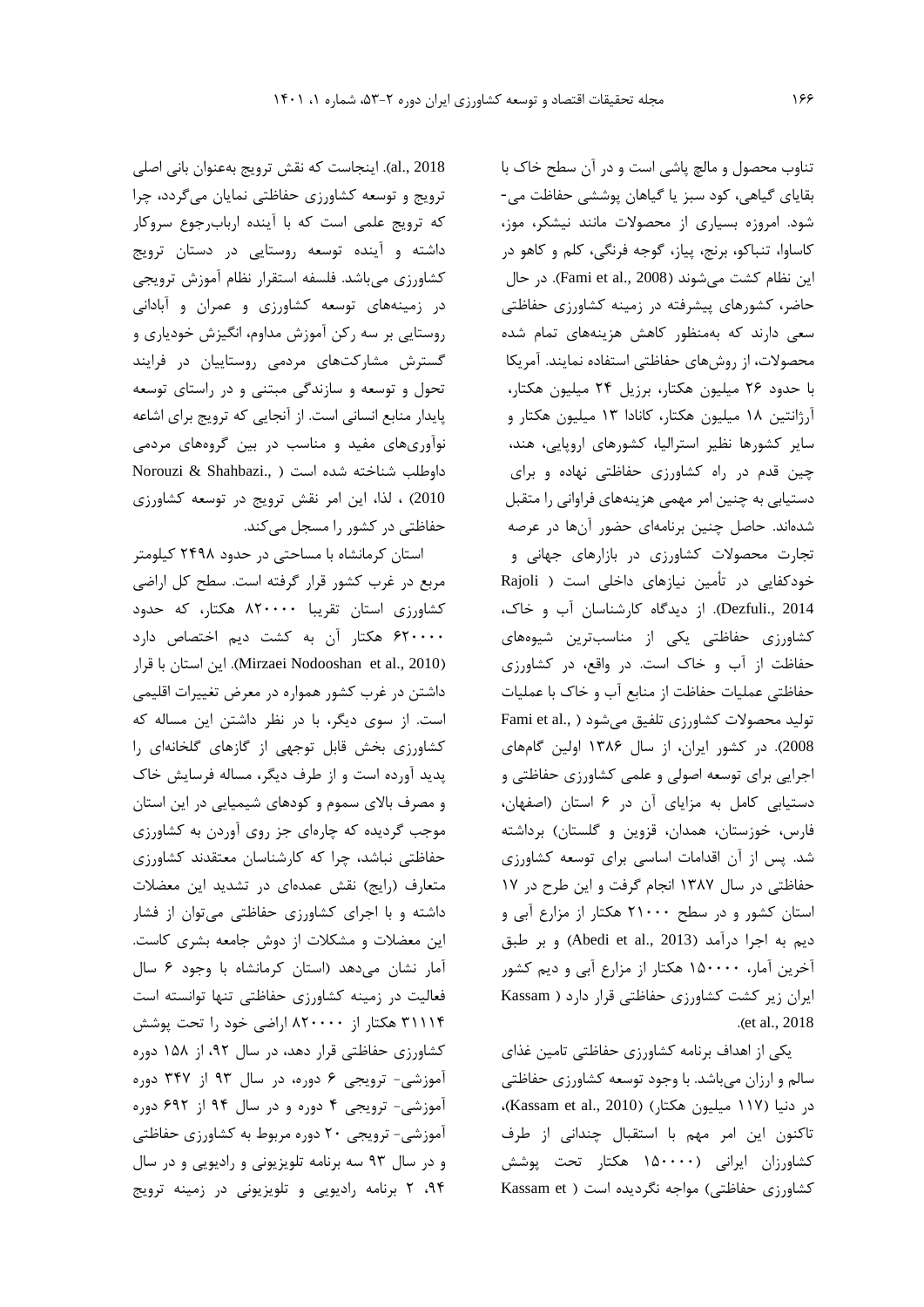کشاورزي حفاظتی برگزار شده است( )سازمان جهاد کشاورزي استان کرمانشاه، 1394( که فعالیتهاي بخش ترويج بهعنوان بانی و طاليهدار عرصهي آموزش کشاورزان در زمینه توسعه کشاورزي حفاظتی و هدايت آنان در مسیر توسعه از جامعیت الزم برخوردار نبوده است، بهطوري که آمار موجود در سازمان جهاد کشاورزي استان کرمانشاه مويد اين امر میباشد. ذکر اين نکته ضروري است که نبايد عدم توسعه کشاورزي حفاظتی در استان کرمانشاه را صرفاً به بخش ترويج مرتبط دانست، بلکه مجموعهاي از عوامل در عدم توسعه کشاورزي حفاظتی دخیل هستند که بنابر اعتقاد کارشناسان عدم دسترسی به ادوات مناسب، عدم آشنايی با نحوه کار با ادوات حفاظتی کار، عدم حمايت از کشاورزان حفاظتی کار و غیره تنها بخشی از عوامل تاثیرگذار بر عدم توسعه کشاورزي حفاظتی هستند. براي ترويج کشاورزي حفاظتی در استان کرمانشاه به فعالیتهايی بیش از گذشته نیاز است. اينجاست که لزوم ورود جدي ترويج در زمینه گسترش آن مشخص می- گردد. بنابراين، ترويج طبق اصول و ماهیتی که دارد بايد پاي به عرصه نهاده و نسبت به ترويج اين امر مهم اقدام نمايد. بیشک ترويج کشاورزي در اين مسیر با فراز و نشیبهايی نیز مواجه خواهد گرديد. لذا، انجام مطالعهاي بهمنظور تحلیل راهبردي الگوي ترويج کشاورزي حفاظتی ضرورت میيابد تا مشخص گردد که ترويج در اين مسیر با چه فرصتها، تهديدها، ضعف و قوتهايی مواجه میباشد.

.al (2014) mutual et al اعنوان میکند که علیرغم مزاياي کشاورزي حفاظتی در مزارع کشاورزي، کشاورزان به خصوص کشاورزان خرده مالک در پذيرش آن قابل پیشبینی نیستند. چرا که با فرهنگ کشاورزي آنان همخوانی ندارد و عادت به شخمهاي سنگین دارند.

Friedrich & Kassam ،(2012) Erenstein et al. )2009( و Wall( <sup>2007</sup> )بیان میکنند که محدوديت- هاي اقتصادي- اجتماعی )دسترسی محدود به سرمايه- هاي مالی و فرصتهاي اعتباري، عدم توانايی در ريسک- پذيري، اولويتهاي کوتاهمدت، تصرف زمین(؛ عدم دسترسی به ماشینآالت و ابزارهاي الزم )عدم دسترسی به ماشینآالت در سطح محلی، متکی بودن به فعالیت-

های سنتی)؛ حفظ بقایای گیاهی (نظام مختلط کشاورزي و دامداري(؛ محدوديتهاي اگرواکولوژيکی و عدم داشتن دانش کشاورزي حفاظتی )ضعیف بودن ظرفیت ترويج، سازگاري اصول کشاورزي حفاظتی با شرايط اقتصادي- اجتماعی و اگرواکولوژيکی متفاوت از چالشهاي پیش روي کشاورزي حفاظتی میباشد.

.assam et al) نیز در پژوهش خود به اين (2014) نتیجه رسیدند که شناسايی عوامل محدودکننده بهبود معیشت کشاورزان و تولید محصوالت و راهکارهاي کاهش اين عوامل، شناسايی کشاورزان پیشرو و برنامه- ريزي بازديدهاي مطالعاتی جهت نمايش مزايايی زراعی، مالی يا معیشتی کشاورزي حفاظتی، جلب نظر محققان، کارکنان ترويج و رهبران گروههاي کشاورزي از طريق برگزاري نمايشهاي مزرعهاي، شروع يادگیري از طريق عمل از طريق يادگیري مشارکتی، تعیین ابزارهاي بهینه دستیابی به مزايايی کشاورزي حفاظتی از طريق تحقیقات ايستگاهی و درون مزرعهاي و نمايش نتايج، واردات تجهیزات و ادوات مناسب و همکاري با گروههاي کشاورزان با هدف جلبنظر و حمايت آنها از جمله اقدامات ضروري براي توسعه کشاورزي حفاظتی هستند. تجارب آمريکاي التین در مورد کشاورزي حفاظتی نشان داده است که حمايت نهادي و مالی دولت میتواند نقش بسیار مهمی در ايجاد مشوقهاي الزم براي ترويج کشاورزي حفاظتی ايجاد نمايد ) ;2004 ,Derpsch .)Bolliger et al., 2006; Borsy et al., 2013

.co (2014) Kahimba et al (2014) در پژوهش خود به اين نتیجه رسیدند که کسب حمايت مروجان و مشاوران در سطح منطقه؛ بسیج جامعه در همکاري با حکومت محلی؛ تأسیس مراکز کاردانی (انکوباتور فناوری) و استفاده از آنها براي آموزشهاي رسمی کشاورزي حفاظتی؛ ايجاد مزارع نمايشی همراه با بستههاي مشاوره؛ استفاده از کشاورزان آموزش ديده براي آموزش کشاورزي حفاظتی؛ بهبود فناوري و ابزارها با ارتقاء بخش تحقیقات؛ کمک به کشاورزان آموزش ديده براي ايجاد طرحهاي نمايشی در مزارع خود؛ تسهیل تشکیل کمیتههاي روستايی کشاورزي حفاظتی؛ ترويج کشاورزي حفاظتی از طريق بازديدهاي تبادلی کشاورزان و آموزشهاي کشاورز به کشاورز و بسیج کشاورزان براي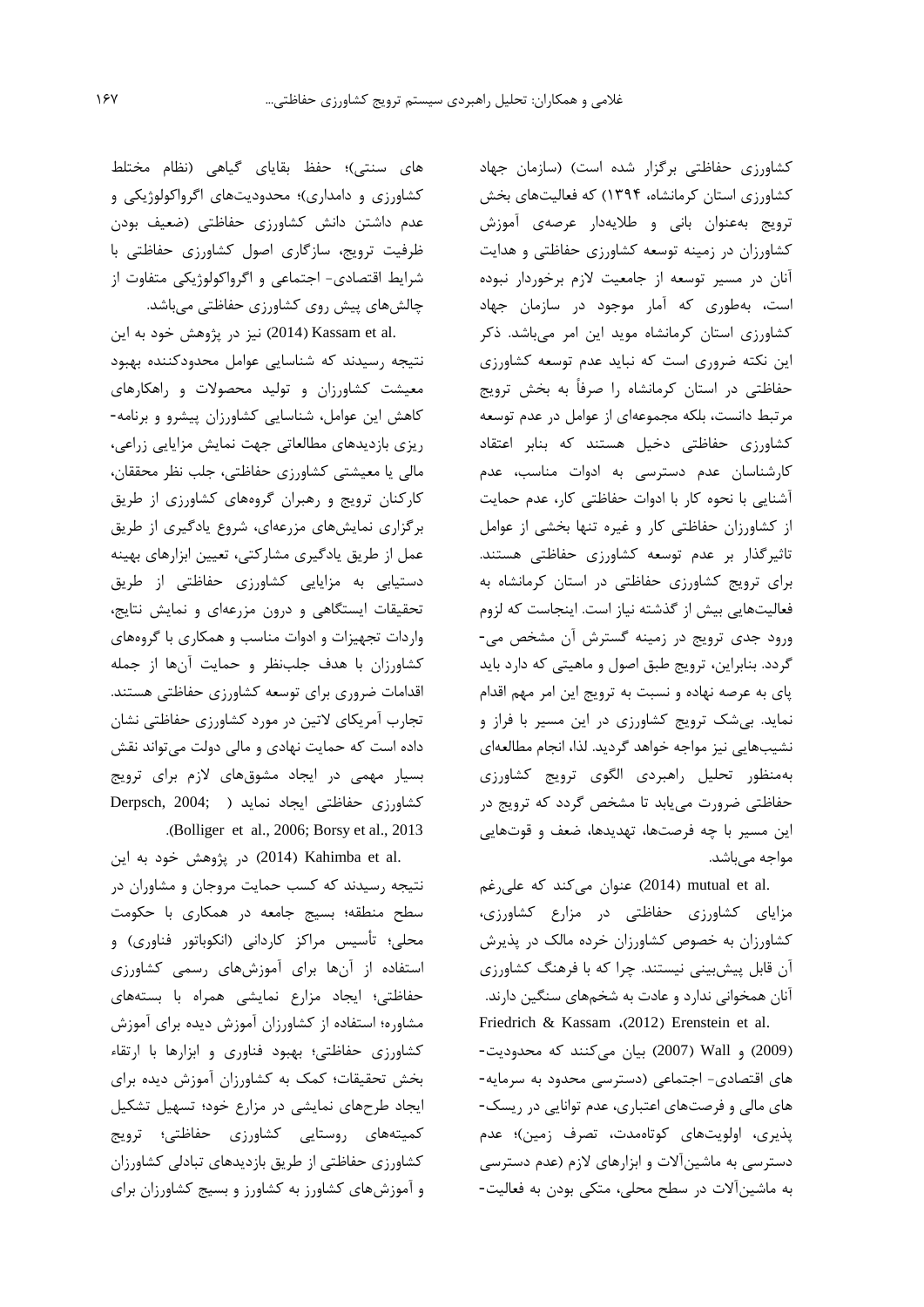انجام اقدام جمعی در زمینه بازاريابی محصوالت از جمله مراحل مهمی هستند که براي ترويج و توسعه کشاورزي حفاظتی بايد دنبال شوند. به اعتقاد & Bellotti Rochecouste( 2014 )نظام نوآوري کشاورزي حفاظتی در يک چرخه مستمر از ايجاد فناوري، ارزيابی، اجرا، انتشار و شناسايی اولويتهاي تحقیقاتی جديد پیش میرود. مرحله اول، نظام نوآوري تحقیق و توسعه نهادينه شده است که خروجی آن فناوري، شیوههاي مديريتی و دانش جديد است. در مرحله دوم، خروجی- هاي تحقیق توسط کشاورزان مورد ارزيابی قرار میگیرد که بستگی به ارتباط پژوهشهاي انجام شده با نیازهاي کشاورزان دارد. در مرحله سوم، طی فرايند ارزيابی، پیشگامان يا زودپذيرندگان تجارب خود را در روزهاي مزرعه و ديگر مواقع به کشاورزان عالقمند منتقل می- کنند. اگر نوآوري جذاب باشد، تعداد بیشتري از کشاورزان شروع به اجراي نوآوري در مزرعه خود می- کنند و سازگاري فناوري با شرايط مزرعه صورت می- گیرد. در مرحله چهارم، کشاورزان در فرايند انتشار نوآوري درگیر شده و از طريق ارتباط کشاورز با ديگر کشاورزان و يادگیري آنها از هم نوآوري انتشار میيابد. در مرحله پنجم، حلقه با شناسايی مشکالت جديد کشاورزان، فرصتهاي و اولويتهاي تحقیقاتی بسته میشود.

نتايج مطالعات Posthumus & Pound( 2016 )در ماداگاسکار نشان داد که پذيرش کشاورزي حفاظتی در سطح پايینی قرار دارد و محدوديتهاي مختلفی از قبیل؛ )کمبود تامینکنندگان خصوصی و دولتی و تصرف زمین) و منافع ديگر (درآمد غیرکشاورزي و فعالیت جايگزين) مانع از تمايل كشاورزان به ايجاد گروه هاي کشاورزان براي پذيرش کشاورزي حفاظتی شده است.

al et Latifi( 2018 (در مطالعهاي به طراحی الگوي فرايندي توسعه کشاورزي حفاظتی در ايران پرداختند. نتايج نشان داد که الگوي فرايندي توسعه کشاورزي حفاظتی در سطح ملی از تجزيهوتحلیل وضعیت موجود شروع و به مراحل بسیج امکانات و تخصیص منابع و بودجه و سازماندهی و طراحی ساختار ختم میشود. اين الگو در سطح ملی يک محیط مناسب نهادي و سیاست-

گزاري را جهت هدايت علمی و اصولی توسعه کشاورزي حفاظتی در سطح محلی تا رسیدن به هدف نهايی پذيرش و انتشار کشاورزي حفاظتی ايجاد میکند.

**اهداف تحقيق**

ترويج کشاورزي حفاظتی با چه قوتها و ضعفهاي درونی روبروست؟

ترويج کشاورزي حفاظتی با چه تهديدها و فرصت- هايی مواجه است؟

مناسبترين راهبرد براي ترويج کشاورزي حفاظتی بر اساس تحلیل SWOT کدام است؟

## **روش تحقیق**

اين مطالعه از نظر پارادايم آميخته (متوالی اکتشافی)، با توجه به هدف از نوع تحقیقات کاربردي است. در اين پژوهش در گام نخست با مصاحبه با صابنظران کشاورزي حفاظتی در استان کرمانشاه، نقاط ضعف، قوت، فرصت و تهديد پیش روي سیستم ترويج کشاورزي حفاظتی شناسايی شد. گفتنی است، در حین مصاحبه، بهمنظور تحلیل روابط نقاط قوت، ضعف، فرصتها و تهديدهاي فراروي ترويج کشاورزي حفاظتی و ارايه توضیح بیشتر از سوي پاسخگويان، از سؤاالت تکمیلی نیز بهره گرفته میشود. پس از بازنگري همه يادداشتها و دادههاي حاصل، عناصر چهارگانه ماتريس SWOT تشکیل گرديد. از آنجا که در تکنیک SWOT مرسوم، تنها به استخراج استراتژيها بسنده میشود. بنابراين، براي اولويتبندي راهبردهاي استخراجی، از ماتريس ارزيابی عوامل داخلی و خارجی استفاده شد.

**ماتريس ارزيابی عوامل داخلی**

در اين بخش، اطالعات بهدست آمده از دادههاي کمی بههمراه مصاحبههاي صورت گرفته با افراد کلیدي در جدولی تحت عنوان ماتريس ارزيابی عوامل داخلی درج میگردد. الزم به ذکر است اين ماتريس نمايانگر ابزاري جهت بررسی عوامل داخلی الگوي مورد مطالعه می باشد و نقاط ضعف و قوت الگوي طراحی شده را نمايش میدهد. تهیه ماتريس IFE طی مراحل زير صورت میگیرد:

**مرحله اول**: ابتدا عوامل داخلی، نقاط ضعف و قوت الگو مورد شناسايی قرار میگیرد.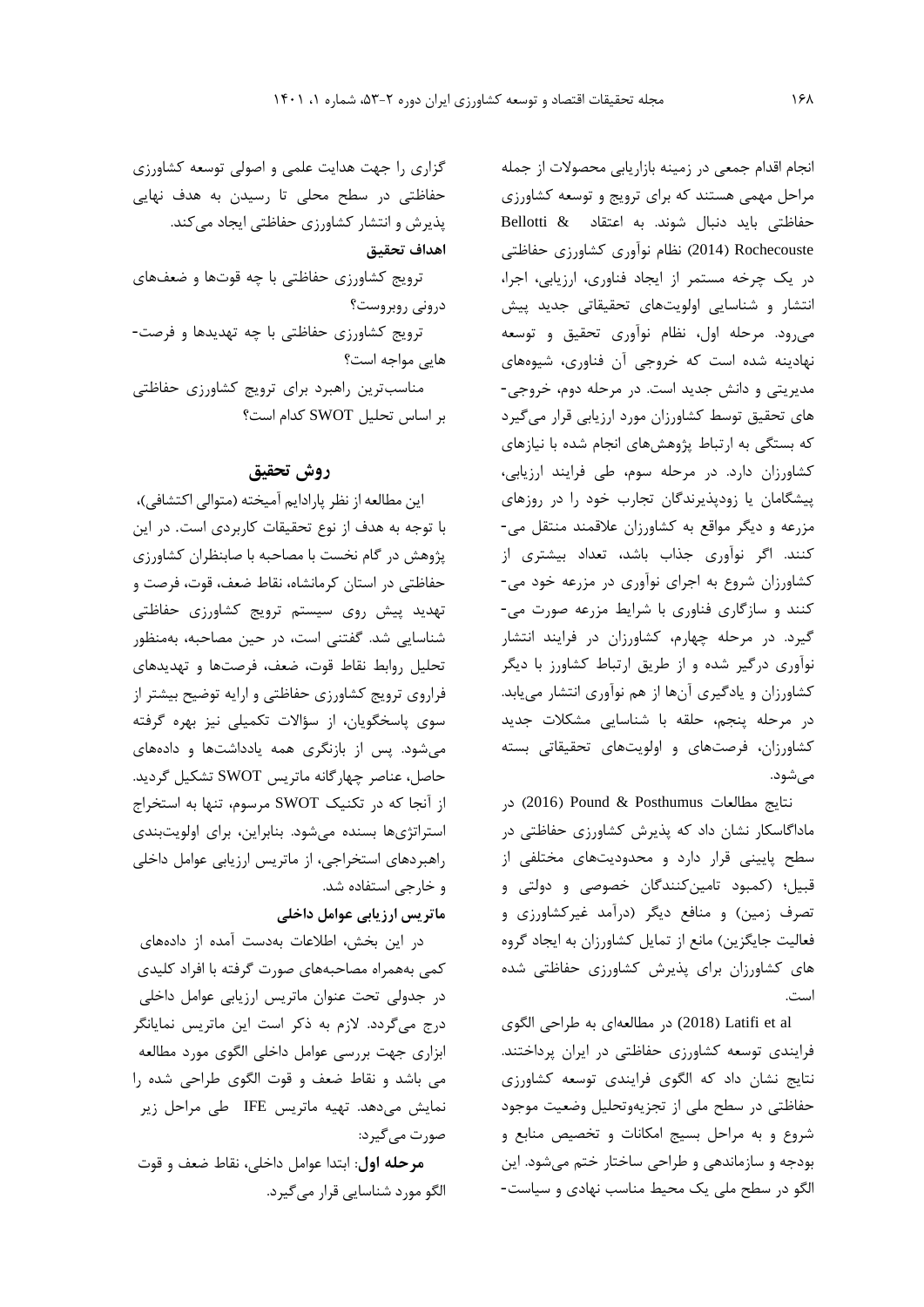**مرحله دوم:** به هر عامل يک ضريب وزنی بین صفر (بی اهمیت) تا يک (بسيار مهم) اختصاص داده می شود. در اين راستا، از نرمالیزه کردن جهت وزندهی استفاده میشود. از اينرو، جمع ضرايب وزنی اختصاص داده شده برابر با يک بهدست میآيد.

**مرحله سوم:** در گام بعدي وضع موجود هر عامل با امتیازي بین 1 تا 5 مشخص میشود. امتیاز يک نمايانگر خیلی کم و 5 خیلی زياد میباشد.

**مرحله چهارم:** سپس، امتیاز وزن دار)موزون( هر عامل محاسبه میگردد، بدينمنظور، امتیاز هر رديف از عوامل در وزن نرمالیزه شده آن ضرب و يک ستون جديد به آن اختصاص داده میشود.

**مرحله پنجم:** در اين مرحله، جمع امتیازات وزندار )موزون( محاسبه شد که حداقل صفر، حداکثر 5 و میانگین 2/5 میباشد. توضیح آنکه که اگر نمره نهايی نظام کمتر از 2/5 باشد، يعنی الگو از نظر عوامل داخلی دچار ضعف است و اگر از 2/5 بیشتر باشد يعنی الگو از نظر عوامل داخلی دارای قوت میباشد ( ,Gravandi .)2014

**ماتريس ارزيابی عوامل خارجی**

براي ماتريس EFE در پژوهش حاضر مراحل زير انجام گرفت:

**مرحله اول:** شناسايی عوامل محیط خارجی و تهیه لیستی از اين عوامل به کمک نقطهنظرات خبرگان و

يافتههاي پژوهش، اطالعات جمعآوري شده در قالب دو گروه عوامل فرصت و تهديد مورد دستهبندي قرار می- گیرند: نخست، عواملی که موجب فرصت و موفقیت می- شوند و بعد آن عواملی که نظام را تهديد میکنند.

**مرحله دوم:** به هر عامل يک ضريب وزنی بین صفر(بی اهمیت) تا يک (بسيار مهم) اختصاص داده می-شود در اين راستا، از نرمالیزه کردن جهت وزندهی استفاده میشود. از اينرو، جمع ضرايب وزنی اختصاص داده شده برابر با يک بهدست میآيد.

**مرحله سوم:** براي هريک از عوامل يک امتیاز بین يک تا پنج برحسب میزان تطابق نظام با فرصتها و

تهديدها اختصاص داده میشود. امتیاز 1 نمايانگر خیلی کم و 5 خیلی زياد میباشد.

**مرحله چهارم**: امتیاز وزندار )موزون( هر عامل محاسبه میگردد. بدينمنظور، ضريب درجه اهمیت هر عامل را در امتیاز حاصل از متوسط نقطهنظرات افراد مورد مطالعه ضرب و براي هر يک از سطرهاي جدول در ستون امتیازات موزون ثبت میگردد.

**مرحله پنجم:** در اين مرحله، جمع امتیازات وزندار )موزون( محاسبه شد که حداقل صفر، حداکثر 5 و میانگین 2/5 میباشد. توضیح آنکه اگر نمره نهايی نظام کمتر از 2/5 باشد، يعنی الگو از نظر عوامل خارجی دچار تهديد است و اگر از 2/5 بیشتر باشد يعنی الگو از نظر عوامل خارجی داراي فرصت میباشد ) .,Gravandi .)2014

جامعه تحقیق در اين بخش کارشناسان دفتر کشاورزي حفاظتی و متخصصان ترويج کشاورزي )تعداد = 9 نفر( میباشند که شناسايی نمونهها بهصورت هدفمند و با استفاده از روش حداکثر اختالف انجام پذيرفت. ابزار گردآوري دادهها مصاحبه عمیق انفرادي و گروهی و پرسشنامه و ابزار تحلیل دادهها تکنیک SWOT میباشد. همچنین، جهت تعیین روايی پرسشنامه از نظر متخصصان کشاورزي حفاظتی و اعضاي هیئتعلمی گروه ترويج و آموزش کشاورزي، و جهت تايید روايی و پايايی بخش کیفی از تکنیکهاي مثلثسازي )جمعآوري اطالعات از افراد مختلف(، کنترل اعضا، بازبینی توسط همکار، درگیري طوالنی- مدت و مشاهده مداوم، اعتبار پژوهشگر )به جهت داشتن سابقه انجام پژوهشهاي کیفی و کمی(، حسابرس پژوهشی )بازخوانی و بازبینی توسط اساتید راهنما و مشاور و داوران پژوهش) استفاده گرديد.

## **یافتهها**

يافتههاي پژوهش در خصوص نقاط قوت، ضعف، فرصت و تهديد پیشروي سیستم ترويج کشاورزي حفاظتی در جدول )2( نشان داده شده است. بر اساس يافتهها 9 نقطه قوت، 8 فرصت، 18 ضعف و 10 تهديد مورد شناسايی قرار گرفت.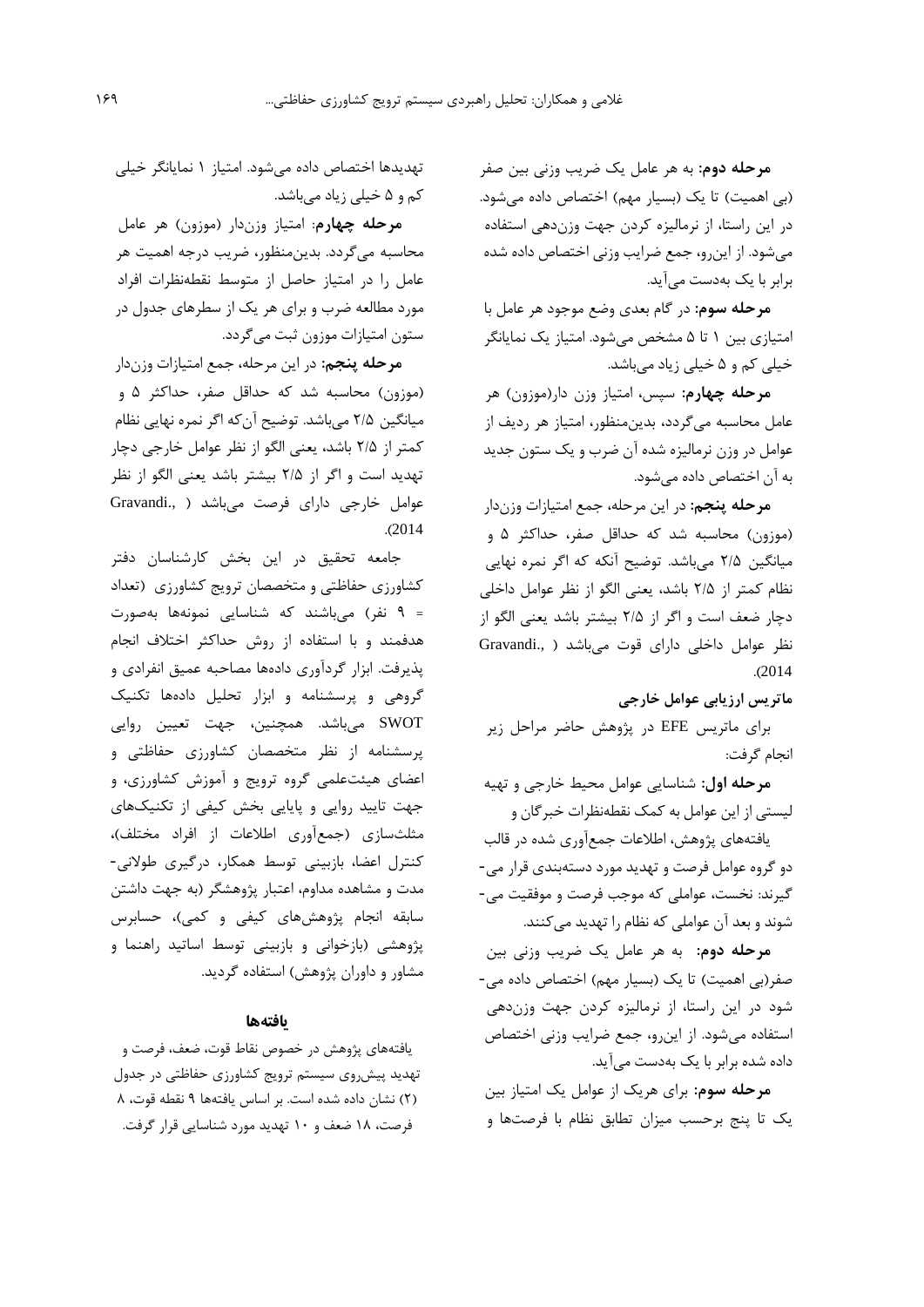| تجربه كارى | سطح تحصيلات   | پست سازمانی                          | جنسيت | مشاركت كننده |
|------------|---------------|--------------------------------------|-------|--------------|
| ۱۹         | دكترى         | مسئول دفتر كشاورزى حفاظتى            | مر د  |              |
|            | كارشناسى      | معاون مدير زراعت                     | مر د  |              |
| ۱۴         | کارشناسی ارشد | مشاور رئيس سازمان                    | مر د  |              |
| ۱۵         | کارشناسی ارشد | مدیر زراعت                           | مر د  |              |
| ۱۲         | كارشناسى      | كارشناس دفتر كشاورزى حفاظتى          | مر د  |              |
| ۲.         | دکتر ی        | هیئت علمی دانشگاه رازی               | مر د  |              |
| ۱۸         | کارشناسی ارشد | مشاور رئيس سازمان                    | زن    |              |
| ۱۵         | کارشناسی ارشد | كارشناس مديريت هماهنگي ترويج كشاورزي | زن    |              |
|            | کارشناسی ارشد | معاون حفظ نباتات                     | مر د  |              |

جدول ۱- مشخصات مشارکت کنندگان در پژوهش

| جدول۲- نقاط قوت، ضعف، تهدید و فرصت شناسایی شده پیش روی سیستم ترویج کشاورزی حفاظتی |  |
|-----------------------------------------------------------------------------------|--|

| جامع نگري سيستم ترويج كشاورزي                                               | نقاط قوت |           |
|-----------------------------------------------------------------------------|----------|-----------|
| بهره گیری از امکانات آموزشی سازمان جهاد کشاورزی                             |          |           |
| بهره گیری از سیستم ارزشیابی متناسب                                          |          |           |
| تخصيص اعتبارات                                                              |          |           |
| نیروهای جوان تازه استخدام شده                                               |          | ۵         |
| وجود کشاورزان با نگرش مثبت                                                  |          | ۶         |
| وجود كشاورزان انعطاف پذير                                                   |          | ٧         |
| وجود تجربيات موفق اجراي كشاورزي حفاظتي                                      |          | ٨         |
| پایین بودن هزینه اجرای کشاورزی حفاظتی                                       |          | ٩         |
| وجود انجمن ها و تشكل هاى مرتبط با كشاورزى حفاظتى                            |          |           |
| وجود سازندگان ادوات کشاورزی حفاظتی                                          |          | ٢         |
| وجود اعتبارات دولتي جهت تجهيز ناوگان ادوات كشاورزي حفاظتي                   |          | ٣         |
| گسترش روحیه نوآوری و رقابت پذیری کشاورزان                                   |          | ۴         |
| رونق علوم و تکنولوژی های کشاورزی                                            | فرصت     | ۵         |
| هزینه پایین تولید در کشاورزی حفاظتی نسبت به کشاورزی رایج                    |          | ۶         |
| بهره گیری از رسانه های اموزشی                                               |          | ٧         |
| وجود ادوات الگویی و نمونه ای در سطح دهستان ها و شهرستان ها                  |          | ٨         |
| ضعف تشكيلات اجرايي كشاورزي حفاظتي                                           | ضعف      |           |
| عدم انسجام بين سطوح مختلف سازماني                                           |          | ٢         |
| عدم پیگیری و نظارت بر فعالیت های اجرایی کشاورزی حفاظتی                      |          | ٣         |
| كمبود كارشناسان بخش مكانيزاسيون ادوات حفاظتي                                |          | ۴         |
| مهارت پایین کارشناسان حوزه ترویج کشاورزی حفاظتی                             |          | ۵         |
| مهارت پایین کشاورزان در زمینه اجرای کشاورزی حفاظتی                          |          | ۶         |
| عدم دسترسی به ادوات حفاظتی                                                  |          | ٧         |
| بروكراسي ادارى جهت دريافت تسهيلات توسط كشاورز                               |          | ٨         |
| پایین بودن مبلغ یارانه اجرای کشاورزی حفاظتی                                 |          | ٩         |
| عدم وجود مشوق ها در خصوص حفاظت از زمین                                      |          | ۱۰        |
| عدم تعريف صحيح كشاورزي حفاظتي                                               |          | ۱۱        |
| عدم توجه به اکثریت کشاورزان                                                 |          | ۱۲        |
| استراتژی تولید به هر قیمت                                                   |          | $\gamma$  |
| بخشی نگری در ادارات مختلف و رقابت نهادهای مختلف برای جذب بودجه              |          | ۱۴        |
| ارتباط ضعيف با مخاطبان                                                      |          | ۱۵        |
| عدم اولویت حفاظت از منابع طبیعی در برنامه سازمان جهاد کشاورزی               |          | ۱۶        |
| منافات داشتن برخی از عملیات بخش مدیریت حفظ نباتات با عملیات کشاورزی حفاظتی  |          | $\gamma$  |
| مشارکت پایین بهره برداران در اجرای مزارع الگویی و نمونه ای کشاورزی حفاظتی   |          | ۱۸        |
| ضعف ارتباط با مراكز تحقيقاتي و آموزشي                                       | تهديد    | $\lambda$ |
| عدم باور مسئولان (برنامه ریزان و سیاستگزاران) و کشاورزان به کشاورزی حفاظتی  |          | ٢         |
| كمبودهاي فنى و زيرساختى بخش كشاورزى                                         |          | ٣         |
| بروکراسی اداری                                                              |          | ۴         |
| ضعف اقتصادي عمده كشاورزان                                                   |          | ۵         |
| افزون طلبی و روحیه استثمارگری به منابع طبیعی هم در بین مسولان و هم کشاورزان |          | ۶         |
| عدم وجود موانع قانونی و حقوقی در خصوص حفاظت از زمین                         |          | ٧         |
| وجود برنامههای متمر کز جهت اجرای پروژههای الگویی و نمونه ای کشاورزی حفاظتی  |          | ٨         |
| عدم رفتار صادقانه مسئولان اجرايي كشاورزي حفاظتي                             |          |           |
| کلی بودن دستورالعمل ها و آئین نامه های ابلاغی                               |          | ۱.        |

منبع: يافتههاي پژوهش

ارزيابی استراتژيهاي مختلف و انتخاب برترين الگوي راهبردي که در ادبیات برنامهريزي استراتژيک،

"انتخاب استراتژيک " نامیده میشود، در پژوهش حاضر با بهرهگیري از ماتريس ارزيابی عوامل داخلی و خارجی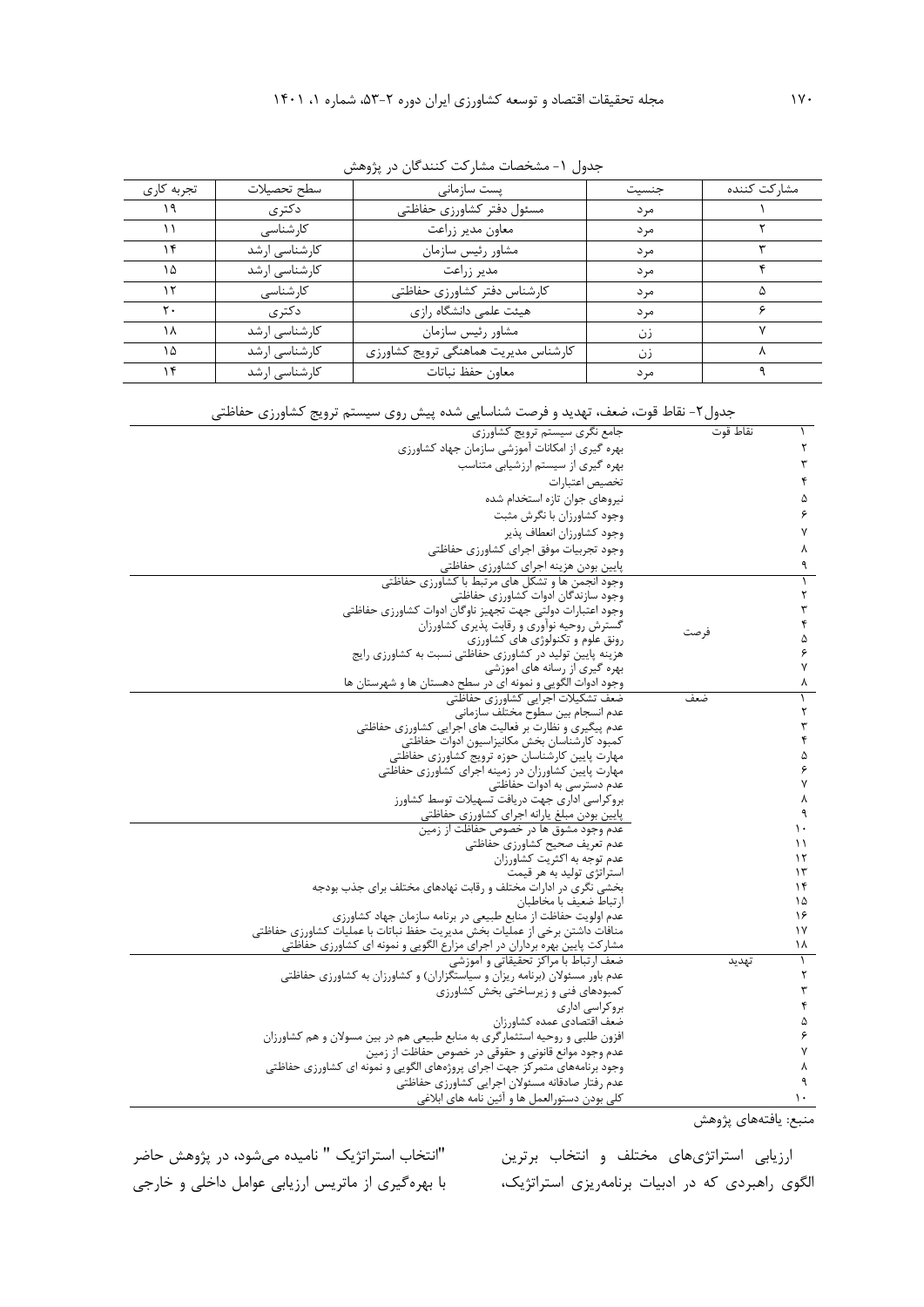انجام پذيرفت. در جداول (٣) و (۴)، میزان اهمیت، ضريب اهمیت، رتبه وضع موجود و امتیاز )حاصلضرب ضريب اهميت در رتبه وضع موجود) محيط داخلي و محیط خارجی به لحاظ اجراي سیستم ترويج کشاورزي حفاظتی، درج شده است. يادآوري میگردد، میزان اهمیت از پنج و ضرايب اهمیت از يک محاسبه شده است. بر مبناي نتايج حاصل از پژوهش در ماتريس ارزيابی عوامل داخلی (جدول ٣) وجود نيروهاي جوان تازه استخدام شده و پايین بودن هزينه اجرايی عملیات کشاورزي حفاظتی با میانگین اهمیت چهار، مهمترين

نقاط قوت پیشروي سیستم ترويج کشاورزي حفاظتی میباشد. عدم دسترسی به تجهیزات حفاظتی، بروکراسی اداري و کمبود يارانه تشويقی با میانگین چهار، مهمترين نقاط ضعف موجود در استان کرمانشاه میباشند که بر سر راه ترويج کشاورزي حفاظتی وجود دارند. يافتههاي پژوهش نشان داد که مجموع امتیازهاي عوامل داخلی بیش از دو نیم میباشد. بنابراين، میتوان گفت که نقاط قوت پیشروي سیستم ترويج کشاوزي حفاظتی نسبت به نقاط ضعف آن داراي غلبه نسبی است )جدول 3(.

| جدول ٣- ماتريس ارزيابي عوامل داخلي (قوتها و ضعفها) |               |                                              |               |                                                                               |                       |
|----------------------------------------------------|---------------|----------------------------------------------|---------------|-------------------------------------------------------------------------------|-----------------------|
| امتياز                                             | وضع موجود     | ضريب اهميت                                   | ميانگين اهميت | نقاط قوت                                                                      | رديف                  |
| .115                                               | ٣             | .1.41                                        | $\frac{1}{2}$ | جامع نگري الگو                                                                | $S_1$                 |
| $\cdot/1$                                          | $\frac{1}{2}$ | $\cdot/\cdot$ ٣٣                             | $Y/Y\Delta$   | بهره گیری از امکانات آموزشی سازمان جهاد کشاورزی                               | $S\tau$               |
| $\cdot$ / $\cdot$ 9                                | 7/70          | .1.79                                        | $\mathbf{r}$  | بهره گیری از سیستم ارزشیابی متناسب                                            | S <sub>r</sub>        |
| $\cdot/\Lambda$                                    | $T/Y\Delta$   | $.$ $\uparrow$ $\uparrow$ $\uparrow$         | $T/Y\Delta$   | تخصيص اعتبارات                                                                | S۴                    |
| .11V                                               | ۴             | $\cdot$ / $\cdot$ $\uparrow$ $\uparrow$      | ۴             | نیروهای جوان تازه استخدام شده                                                 | S۵                    |
| .19                                                | ۴             | $\cdot$ / $\cdot$ $\uparrow$ $\uparrow$      | ٣             | وجود كشاورزان با نگرش مثبت                                                    | S۶                    |
| $\cdot$ /٢ $\cdot$                                 | ۴             | $\cdot$ / $\cdot$ $\Delta$                   | ۳/۲۵          | وجود كشاورزان انعطاف يذير                                                     | S٧                    |
| .199                                               | ۴             | .1.51                                        | $T/T\Delta$   | وجود تجربيات موفق اجراي كشاورزي حفاظتي                                        | <b>SA</b>             |
| $\cdot$ /٢١                                        | ۴             | $\cdot$ / $\cdot$ $\Delta \tau$              | ۴             | پایین بودن هزینه اجرای کشاورزی حفاظتی                                         | S٩                    |
| 1/T <sub>A</sub>                                   |               |                                              |               | جمع امتياز قوتها                                                              |                       |
| $\cdot$ / $\cdot$ Y                                | ٢             | .1.79                                        | ٣             | ضعف تشكيلات اجرايي كشاورزي حفاظتي                                             | W١                    |
| $\cdot$ / $\cdot$ $\vee$                           | ۲             | $\cdot$ / $\cdot$ $\uparrow$ $\vee$          | $T/Y\Delta$   | عدم انسجام بين سطوح مختلف سازمانى                                             | W٢                    |
| $\cdot/\rangle$ .                                  | ٢             | $.$ / $.\dagger\Lambda$                      | $\frac{1}{2}$ | عدم پیگیری و نظارت بر فعالیت های اجرایی کشاورزی<br>حفاظتى                     | W٣                    |
| .4.9                                               | ٢             | .1.88                                        | ٣             | كمبود كارشناسان بخش مكانيزاسيون ادوات حفاظتى                                  | W۴                    |
| $\cdot$ / $\cdot$ $\Delta$                         | ٢             | .1.79                                        | $T/Y\Delta$   | مهارت پایین کارشناسان حوزه ترویج کشاورزی حفاظتی                               | <b>W</b> A            |
| $\cdot$ / $\cdot$ $\vee$                           | ٢             | $\cdot$ / $\cdot$ $\uparrow$ $\vee$          | ۳/۲۵          | مهارت پایین کشاورزان در زمینه کشاورزی حفاظتی                                  | W۶                    |
| .   . 9                                            | ٢             | $\cdot$ / $\cdot$ $\uparrow$ $\uparrow$      | ۴             | عدم دسترسی به ادوات حفاظتی                                                    | W٧                    |
| .4.9                                               | ٢             | .1.89                                        | ۴             | بروکراسی اداری جهت دریافت تسهیلات توسط کشاورز                                 | <b>W</b> <sub>A</sub> |
| $\cdot$ / $\cdot$ $\wedge$                         | ٢             | .1.41                                        | ۴             | پایین بودن مبلغ پارانه اجرای کشاورزی حفاظتی                                   | W۹                    |
| $\cdot$ / $\cdot$ 9                                | ٢             | $.$ $\cdot$ $\uparrow$ $\uparrow$ $\uparrow$ | ٣             | عدم وجود مشوق ها در خصوص حفاظت از زمین                                        | W۱۰                   |
| $\cdot$ / $\cdot$ $\vee$                           | ٢             | $\cdot$ / $\cdot$ $\uparrow$ $\uparrow$      | ٣             | عدم تعريف صحيح كشاورزي حفاظتي                                                 | W۱۱                   |
| $\cdot$ / $\cdot$ $\wedge$                         | ٢             | $\cdot$ / $\cdot$ $\uparrow$ 9               | $Y/Y\Delta$   | عدم توجه به اکثریت کشاورزان                                                   | W١٢                   |
| $\cdot$ / $\cdot$ $\vee$                           | ٢             | .1.79                                        | $T/T\Delta$   | استراتژی تولید به هر قیمت                                                     | WIT                   |
| $.  .$ ۴                                           | ٢             | $\cdot$ / $\cdot$ $\uparrow$ $\uparrow$      | ٣             | بخشی نگری در ادارات مختلف و رقابت نهادهای مختلف برای<br>جذب بودجه             | W١۴                   |
| $\cdot$ / $\cdot$ $\Delta$                         | ٢             | .1.79                                        | ٣             | ارتباط ضعيف با مخاطبان                                                        | $W \wedge \Delta$     |
| $\cdot$ / $\cdot$ $\Delta$                         | ٢             | .1.79                                        | 7/2           | عدم اولويت حفاظت از منابع طبيعي در برنامه سازمان جهاد<br>كشاورزى              | W۱۶                   |
| .   . 9                                            | ٢             | $\cdot$ / $\cdot$ ۳)                         | $Y/Y\Delta$   | منافات داشتن برخی از عملیات بخش مدیریت حفظ نباتات با<br>عمليات كشاورزي حفاظتي | WIV                   |
| ۰۱۰۶                                               | ٢             | $.$ $\sim$ $\sim$ $\sim$                     | ٣             | مشارکت پایین بهره برداران در اجرای مزارع الگویی و نمونه ای<br>كشاورزي حفاظتي  | W <sub>1</sub>        |
| 1/50                                               |               |                                              |               | امتياز ضعفها                                                                  |                       |
| Y/5Y                                               |               | $\lambda$                                    |               | جمع امتياز نهايي عوامل داخلي                                                  |                       |

منبع: يافتههاي پژوهش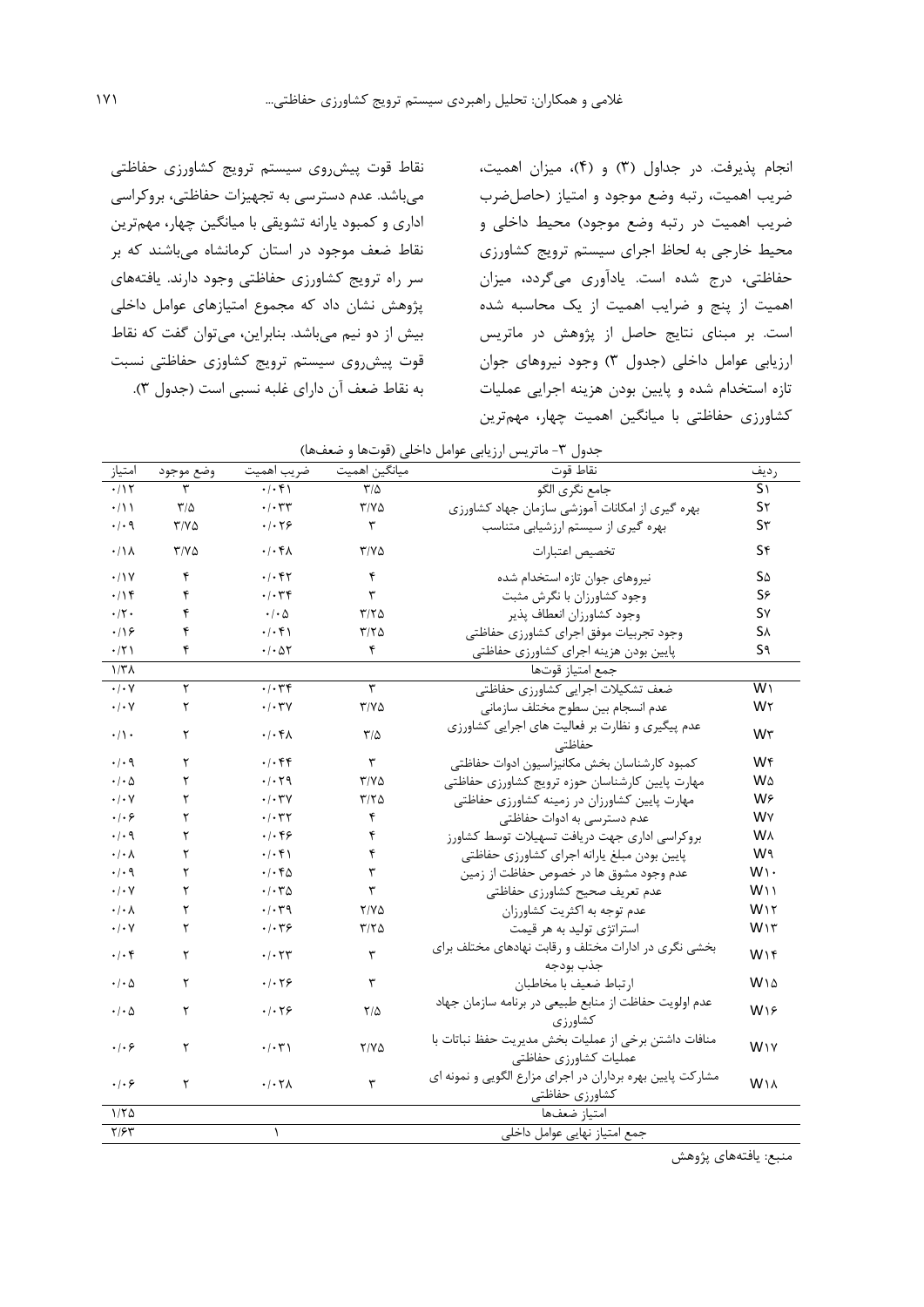نتايج پژوهش در خصوص فرصتها و تهديدها در قالب ماتريس ارزيابی عوامل خارجی مرتبط با ترويج کشاورزي حفاظتی در استان کرمانشاه در جدول )4( نمايش داده شده است. يافتههاي مندرج در ماتريس ارزيابي عوامل خارجي (جدول ٣)، گوياي آن است كه وجود اعتبارات دولتی جهت تجهیز ناوگان کشاورزي و وجود رسانههاي آموزشی با میانگین اهمیت ،4 مهمترين فرصتهاي پیش روي استان کرمانشاه براي ترويج کشاورزي حفاظتی میباشد. اين در حالیاست که

بروکراسی اداري، ضعف اقتصادي عمده کشاورزان و کلی بودن دستورالعملها و آيیننامهها با میانگین ،4 مهم- ترين تهديدهايی هستند که بر سر راه ترويج کشاورزي حفاظتی وجود دارد. همانگونه که مالحظه میشود، متوسط امتیاز عوامل خارجی 2/56 محاسبه گرديد که بیشتر از 2/5 بوده است. اين بدانمعناست که استان کرمانشاه از حیث عوامل خارجی، براي ترويج کشاورزي حفاظتی با فرصتهاي مطلوبی مواجه است.

| امتياز                               | وضع           | ضريب                                |                         | ميانگين                                                                       |                   |
|--------------------------------------|---------------|-------------------------------------|-------------------------|-------------------------------------------------------------------------------|-------------------|
|                                      | موجود         | اهميت                               | اهميت                   | فرصتها                                                                        | رديف              |
| $.17\lambda$                         | $Y/Y\Delta$   | $\cdot$ / $\cdot$ Y &               | $\mathbf{r}/\mathbf{r}$ | وجود انجمن ها و تشکل های مرتبط با کشاورزی حفاظتی                              | O <sub>1</sub>    |
| $\cdot/\wedge\Delta$                 | ٣             | $\cdot$ / $\cdot$ $\Delta$          | ٣                       | وجود سازندگان ادوات كشاورزى حفاظتى                                            | О٢                |
| .777                                 | $Y/Y\Delta$   | $.$ / $.$ ۶ $\wedge$                | ۴                       | وجود اعتبارات دولتي جهت تجهيز ناوگان ادوات كشاورزي حفاظتي                     | О۳                |
| $\cdot/\gamma$                       | ٣             | $\cdot$ / $\cdot$ $\Delta\Delta$    | $\mathbf{r}/\mathbf{r}$ | گسترش روحیه نوآوری و رقابت پذیری کشاورزان                                     | O۴                |
| $\cdot/\Lambda$                      | ۴             | .1.60                               | $\mathbf{r}/\mathbf{r}$ | رونق علوم و تکنولوژی های کشاورزی                                              | OΔ                |
| $\cdot/\sqrt{9}$                     | ٣             | $.  .$ ۴۶                           | $\mathbf{r}$            | هزینه بالای تولید در کشاورزی رایج                                             | O۶                |
| .179                                 | ۴             | .1.89                               | ۴                       | بهره گیری از رسانههای آموزشی                                                  | O٧                |
| $\cdot/\Lambda$                      | ٣             | $\cdot/\cdot \vartriangleleft$      | $\frac{1}{2}$           | وجود ادوات الگویی و نمونهای در سطح دهستان ها و شهرستان ها                     | <b>O</b>          |
| $1/\Delta\lambda$                    |               |                                     |                         | جمع امتياز فرصتها                                                             |                   |
| $\cdot/\rightarrow$                  | ٢             | $\cdot$ $\cdot$ $\Delta$ ۶          | $Y/Y\Delta$             | ضعف ارتباط با مراكز تحقيقاتي و آموزشي                                         | T١                |
| $\cdot/\gamma$                       | ٢             | $\cdot$ / $\cdot$ $\epsilon$ $\tau$ | $\mathbf{\breve{r}}$    | عدم باور مسئولان (برنامه ریزان و سیاستگزاران) و کشاورزان به<br>كشاورزي حفاظتي | T٢                |
| .115                                 | ٢             | .1.87                               | $\mathsf{r}/\mathsf{a}$ | کمبودهای فنی و زیرساختی بخش کشاورزی                                           | T٣                |
| $\cdot$ / $\cdot$ $\uparrow\uparrow$ | $\mathcal{L}$ | .1.54                               | ۴                       | بروكراسي ادارى                                                                | T۴                |
| $\cdot/\rangle$ .                    | ٢             | $\cdot/\cdot$ f $\wedge$            | ۴                       | ضعف اقتصادى عمده كشاورزان                                                     | T۵                |
| $\cdot$ / $\cdot$ 9                  | ٢             | .1.88                               | ۳/۲۵                    | افزون طلبی و روحیه استثمارگری به منابع                                        | $T$ ۶             |
| $\cdot/11$                           | ٢             | $\cdot$ / $\cdot$ $\Delta V$        | $\frac{1}{2}$           | عدم وجود موانع قانونی و حقوقی در خصوص حفاظت از زمین                           | T٧                |
| $\cdot/\gamma$                       | ٢             | .1.80                               | $Y/Y\Delta$             | وجود برنامههای متمرکز جهت اجرای پروژههای الگویی و نمونهای<br>كشاورزي حفاظتي   | <b>T</b>          |
| $\cdot$ / $\cdot$ $\Delta$           | ٢             | $\cdot$ / $\cdot$ $6$               | $\mathbf{\breve{r}}$    | عدم رفتار صادقانه مسئولان اجرايي كشاورزي حفاظتي                               | T٩                |
| $\cdot/\rangle$ .                    | ۲             | $\cdot$ ۴۹                          | ۴                       | كلي بودن دستورالعمل ها و آئين نامه هاي ابلاغي                                 | $T\setminus\cdot$ |
| .79A5                                |               |                                     |                         | جمع امتياز تهديدها                                                            |                   |
| $Y/\Delta P$                         |               | $\lambda$                           |                         | امتياز نهايي عوامل خارجي                                                      |                   |
|                                      |               |                                     |                         |                                                                               |                   |

| جدول ۴- ماتریس ارزیابی عوامل خارجی (فرصتها و تهدیدها) |  |
|-------------------------------------------------------|--|
|-------------------------------------------------------|--|

منبع: يافتههاي پژوهش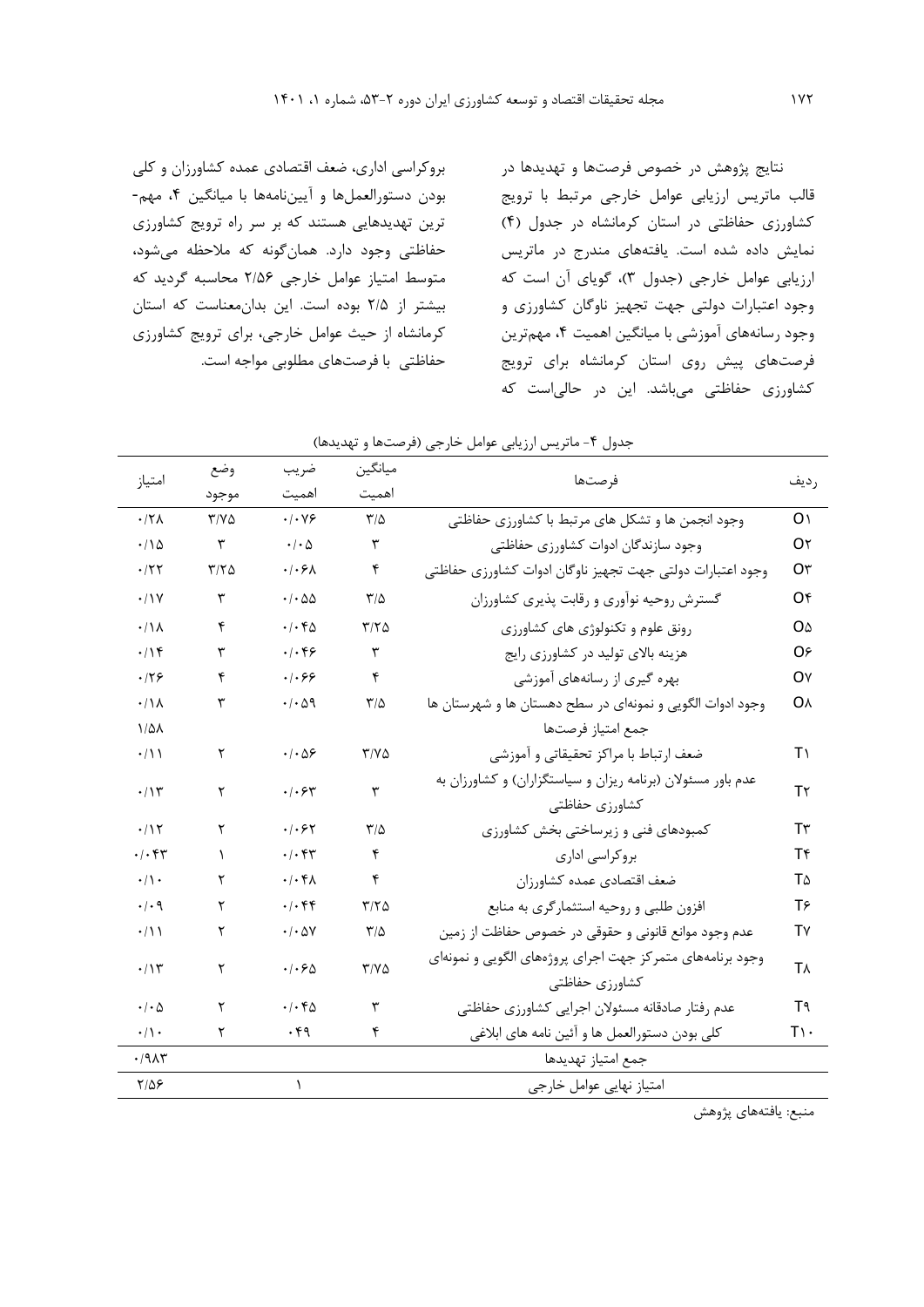



نمودار ۱- تحلیل راهبردی الگوی ترويج کشاورزي حفاظتي

سازمانهاي غیردولتی فعال در زمینه کشاورزي حفاظتی، و تسهیل و تشريک مساعی بین دولت و سازمانهاي محلی میگردد. نظام حمايتی براي کشاورزي حفاظتی به مفهوم تاکید بر ارايه خدمات مورد نیاز کشاورزان و بهرهبرداران است. ارايه خدمات تحقیقاتی و مالی ويژه در زمینه کشاورزي حفاظتی و فراهم کردن زمینه براي دسترسی گروههاي کشاورزان به اعتبارات دولتی و حمايتی يکی از راهبردهاي مناسب در زمینه ترويج کشاورزي حفاظتی بوده و کشاورزان برای گذار از اين مرحله (پذيرش كشاورزي حفاظتی) كه در آن، میزان تولید کاهش میيابد و در اين مرحله کشاورزان با مشکل مواجه میگردند و نیازمند حمايت بیشتري هستند. يکی ديگر از راهبردهاي استخراج شده از اين مطالعه توسعه منابع انسانی میباشد. توسعه منابع انسانی به مفهوم بهکارگیري و آموزش نیروي انسانی در جهت ترويج کشاورزي حفاظتی میباشد و در اين زمینه گسترش علوم و تکنولوژي و دسترسی به آن نقش حیاتی ايفا مینمايد.

با توجه به مشخص شدن استراتژي توسعهاي به- عنوان استراتژي مورد نیاز سیستم ترويج کشاورزي حفاظتی در استان کرمانشاه، حال بايد با استفاده از نقاط قوت و فرصتها به ارايه راهبرد پرداخت که در جدول )5( نمايان شده است. همانطور که در جدول )5( مشاهده میگردد، فعالیتهاي آموزشی و ترويجی يکی از راهبردهاي مناسب جهت ترويج کشاورزي حفاظتی در استان کرمانشاه تشخیص داده شده و به فعالیتهايی اشاره دارد که ضمن انتشار دانش و اطالعات مورد نیاز در مورد کشاورزي حفاظتی در بین ذينفعان بخش کشاورزي نظیر؛ کشاورزان و مصرفکنندگان، آنها را در فعالیتهاي مزبور درگیر سازد که از میان آنها میتوان به اقداماتی مانند اطالعرسانی به عامه مردم، آموزش کشاورزان و حمايت از سازمانهاي آنان واگذاري مسئولیت به مردم و استفاده از روشهاي مشارکتی اشاره داشت. توسعه همکاريهاي بینالمللی، ملی و محلی به فعالیتهايی اشاره دارد که ضمن تشويق و جلب مشارکت نهادها و موسسات بینالمللی، ملی و محلی، خصوصی و دولتی موجب ارتقاي ظرفیت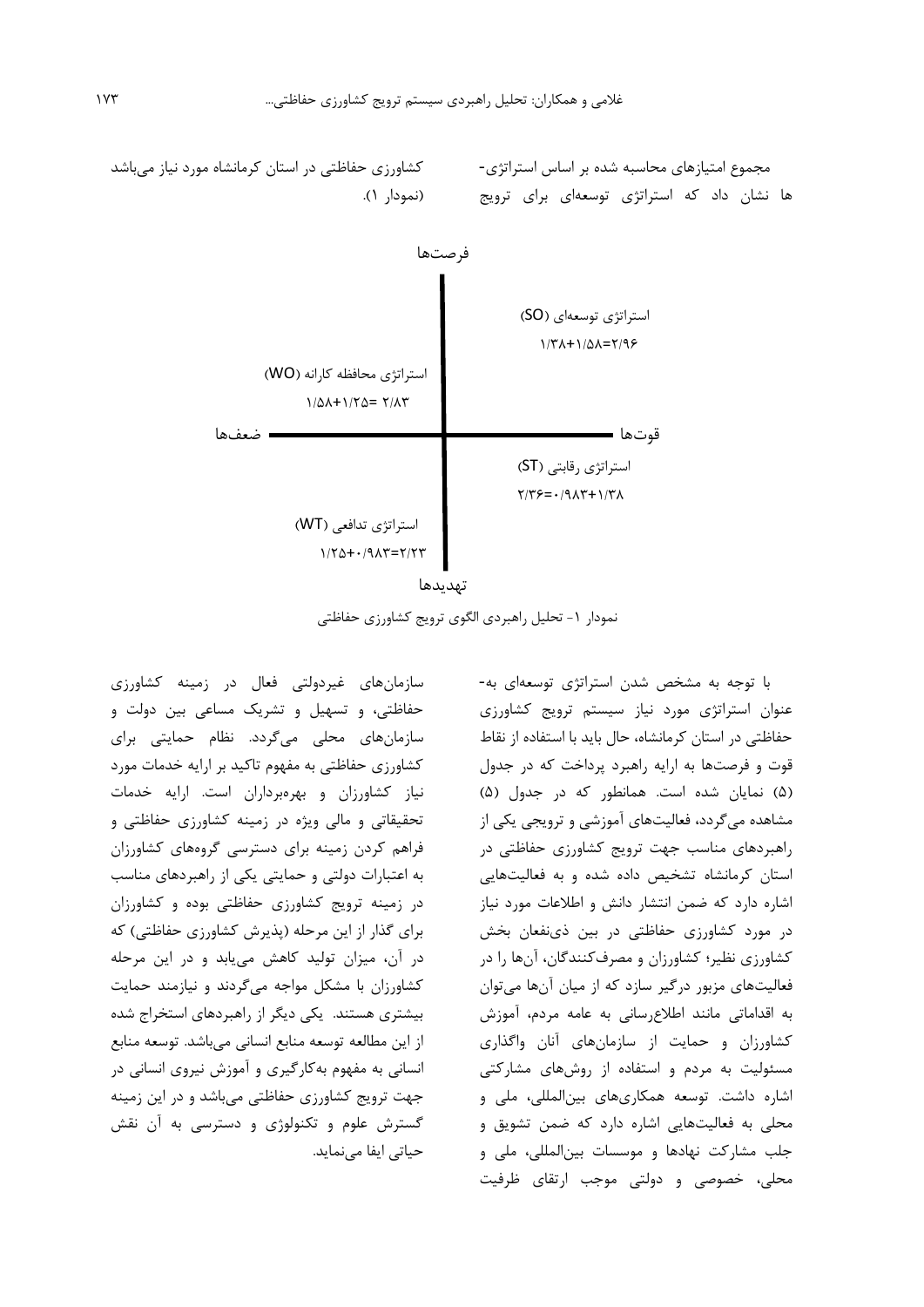| جدول ۵- راهبردهای قوت- فرصت                          |                                                                               |                                                                                                                                                                             |  |  |  |
|------------------------------------------------------|-------------------------------------------------------------------------------|-----------------------------------------------------------------------------------------------------------------------------------------------------------------------------|--|--|--|
| راهبرد<br>(SO)                                       | نقاط قوت                                                                      | فرصت ها                                                                                                                                                                     |  |  |  |
| خدمات<br>حمايتى                                      | تخصيص اعتبارات                                                                | وجود اعتبارات دولتى جهت<br>تجهيز ناوگان ادوات<br>كشاورزي حفاظتي<br>وجود سازندگان ادوات<br>كشاورزي حفاظتي<br>وجود ادوات الگويي و نمونه-<br>ای در سطح دهستانها و<br>شهرستانها |  |  |  |
| فعاليتهاى<br>آموزشی و<br>ترويجي                      | پايين بودن هزينه<br>اجراي كشاورزي<br>حفاظتى<br>بهره گیری از<br>امكانات آموزشى | هزینه بالای تولید در<br>كشاورزي رايج<br>بهره گیری از رسانههای                                                                                                               |  |  |  |
|                                                      | سازمان جهاد<br>كشاورزى                                                        | أموزشى                                                                                                                                                                      |  |  |  |
| توسعه<br>همکاری-<br>های بین<br>المللى، ملى<br>و محلی | وجود تجربيات<br>موفق اجراى<br>كشاورزى حفاظتي                                  | وجود انجمنها و تشكلهاي<br>مرتبط با كشاورزي حفاظتي                                                                                                                           |  |  |  |
|                                                      | جامع نگرى الگو                                                                |                                                                                                                                                                             |  |  |  |
| توسعه<br>منابع                                       | نيروهاى جوان تازه<br>استخدام شده<br>وجود كشاورزان با<br>نگرش مثبت             | گسترش روحیه نوآوری و<br>رقابت پذیری کشاورزان<br>رونق علوم و تكنولوژىهاى<br>كشاورزى                                                                                          |  |  |  |
| انسانی                                               | وجود كشاورزان<br>انعطاف پذير                                                  |                                                                                                                                                                             |  |  |  |

منبع: يافتههاي پژوهش

### **بحث و نتيجهگيري**

در پاسخ به اين پرسش که سیستم ترويج کشاورزي حفاظتی در استان کرمانشاه با چه قوتها و ضعفها، تهديدها و فرصتهايی روبرو است، بايد عنوان داشت که وجود نیروهاي جوان تازه استخدام شده و پايین بودن هزينه اجرايی عملیات کشاورزي حفاظتی از مهمترين نقاط قوت (همخوانی با يافتههای .Kassam et al )2014( و عدم دسترسی به تجهیزات حفاظتی، بروکراسی اداري و کمبود يارانه تشويقی از مهمترين نقاط ضعف پیشروي ترويج کشاورزي حفاظتی میباشد، اما آن چیزي که مسلم است برتري نقاط قوت بر نقاط ضعف است. وجود نیروهاي جوان بهعنوان يک نقطه

قوت میتواند نقشی کلیدي در ترويج کشاورزي حفاظتی ايفا نمايد، چرا که کارشناسان جوان از اطالعات بروز برخوردار بوده و توان و انرژي کافی براي يادگیري مطالب جديد را دارا بوده و در زمینه همفکري و همیاري با کشاورزان انگیزه الزم را دارند و ترويج با بهرهگیري از اين نیروي جوانی میتواند به ترويج کشاورزي حفاظتی حیاتی دوباره ببخشد. بنابر نتايج، پايین بودن هزينه اجرايی عملیات کشاورزي حفاظتی يکی ديگر از نقاط قوت میباشد. کارشناسان معتقدند که با اجراي کشاورزي حفاظتی از بسیاري هزينهها صرفهجويی می- گردد و اين نکته قوت در صورت دريافت آن توسط جامعه کشاورز، میتواند در ترويج کشاورزي حفاظتی مثمرثمر واقع گردد. علیرغم قوتهاي موجود بر سر راه ترويج کشاورزي حفاظتی، ضعفهايی نیز وجود دارد که گسترش ترويج کشاورزي حفاظتی را تحت تاثیر قرار داده و از سرعت توسعه آن کاسته است. شايد به جرات مهمترين ضف بر سر راه سیستم ترويج کشاورزي حفاظتی در استان کرمانشاه، عدم دسترسی به تجهیزات حفاظتی میباشد. عدم دسترسی به تجهیزات موجب گرديده که کشاورزان انگیزه الزم را براي اجراي کشاورزي حفاظتی نداشته باشند و از طرفی، چون در استان کرمانشاه تعداد ادوات حفاظتی کار کم میباشد در صورتی هم که بخواهند کشاورزي حفاظتی انجام دهند بايد هزينهي بیشتري پرداخت نمايند و مدت زمان بیشتري براي کشت صبر کنند. بروکراسی اداري از ديگر نقاط ضعف موجود در مسیر ترويج و توسعه کشاورزي حفاظتی میباشد، چرا که کشاورزان در دريافت يارانه و ادوات درگیر بروکراسی اداري شده و اين امر انگیزه الزم را از آنان خواهد گرفت. کمبود يارانه تشويقی نیز يکی ديگر از نقاط ضعف پیش روي ترويج کشاورزي حفاظتی مے باشد.

وجود اعتبارات دولتی جهت تجهیز ناوگان کشاورزي و وجود رسانههاي آموزشی از مهمترين فرصتها و ضعف اقتصادي عمده کشاورزان و کلی بودن دستورالعملها و آيین نامهها از مهمترين تهديدهايی هستند که بر سر راه سیستم ترويج کشاورزي حفاظتی وجود دارند. اگرچه از بروکراسی اداري بهعنوان مانعی بر سر راه ترويج کشاورزي حفاظتی ياد میشود، اما سالیانه اعتباري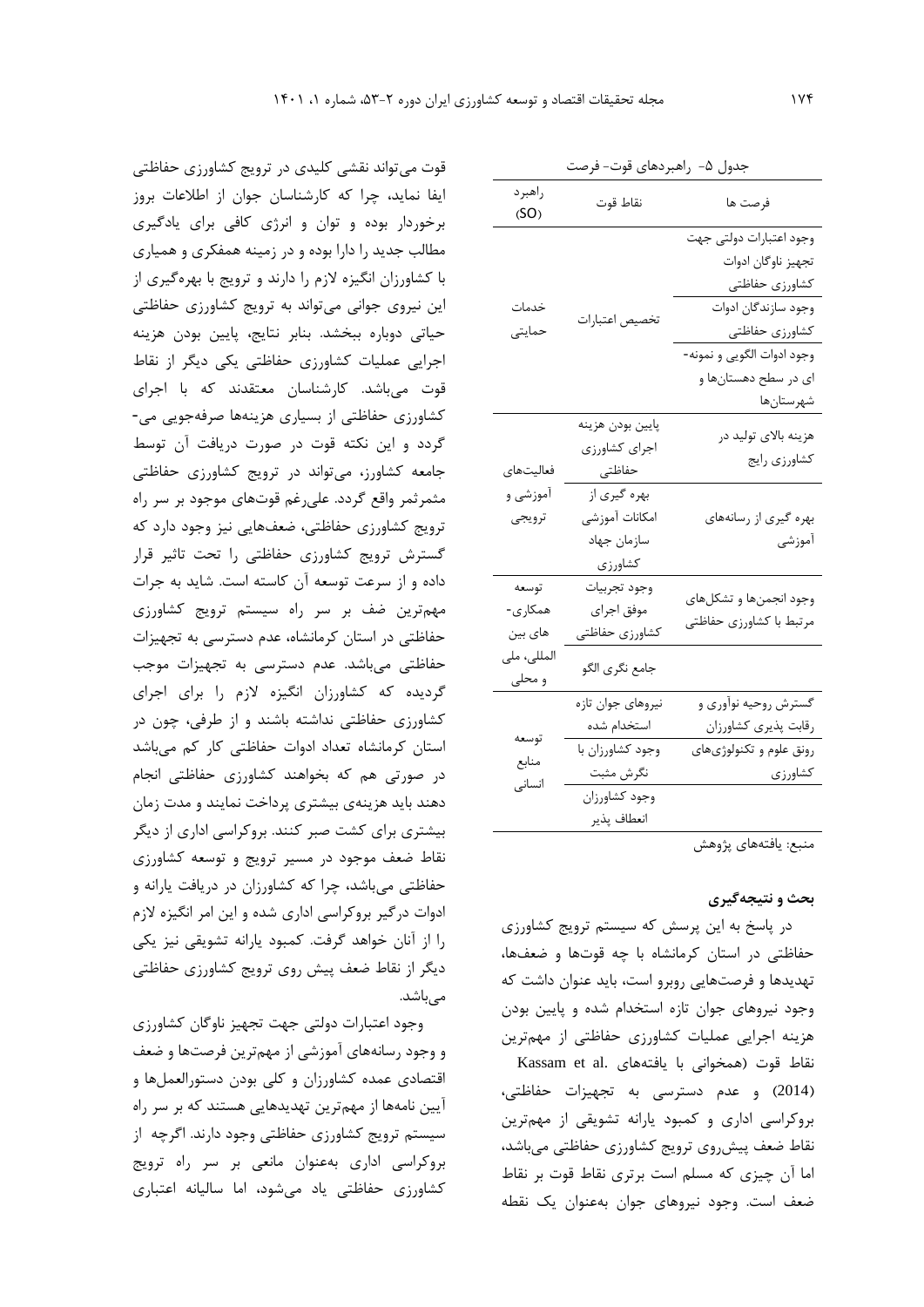جهت خريد ادوات حفاظتی به کشاورزان اعطا میگردد که میتوان از اين فرصت بهره الزم را برد و با رفع بروکراسی اداري و يا حداقل کاهش آن، به پیشبرد توسعه کشاورزي حفاظتی کمک نمود )مطابقت و همخوانی با يافتههاي مطالعات؛ ;2004 ,Derpsch مطالعات .(Bolliger et al., 2006; Borsy et al., 2013 و تجارب آنان در آمريکاي التین در مورد کشاورزي حفاظتی نشان داد که حمايت نهادي و مالی دولت می- تواند نقش بسیار مهمی در ايجاد مشوقهاي الزم براي ترويج کشاورزي حفاظتی ايجاد نمايد، کما اينکه وجود اين حمايتها منجر به توسعه کشاورزي حفاظتی در آمريکاي التین شده است. وجود رسانههاي آموزشی و فضاي مجازي میتواند فرصتی بسیار مناسب براي معرفی و ترويج کشاورزي حفاظتی در استان کرمانشاه تلقی گردد. با بهرهگیري از قدرت رسانههاي آموزشی میتوان زمینه جذب و ترغیب کشاورزان را به کشاورزي حفاظتی فراهم ساخت. بر پايه نتايج اين در حال حاضر اين فرصت و امکانات در استان کرمانشاه وجود دارد که بايد مورد استفاده قرار گیرد. نتايج فوق با يافتههاي Kahimba et .(2014) Kahimba et al. .al( 2014 )در پژوهش خود به اين نتیجه رسیدند که کسب حمايت مروجان و مشاوران در سطح منطقه؛ بسیج جامعه در همکاري با حکومت محلی؛ تأسیس مراکز کاردانی (انکوباتور فناوري) و استفاده از آنها براي آموزشهاي رسمی کشاورزي حفاظتی؛ ايجاد مزارع نمايشی همراه با بستههاي مشاوره؛ استفاده از کشاورزان آموزشديده براي آموزش کشاورزي حفاظتی؛ بهبود فناوري و ابزارها با ارتقاء بخش تحقیقات؛ کمک به کشاورزان آموزش ديده براي ايجاد طرحهاي نمايشی در مزارع خود؛ تسهیل تشکیل کمیتههاي روستايی کشاورزي حفاظتی؛ ترويج کشاورزي حفاظتی از طريق بازديدهاي تبادلی کشاورزان و آموزشهاي کشاورز به کشاورز و بسیج کشاورزان براي انجام اقدام جمعی در زمینه بازاريابی محصوالت از جمله مراحل مهمی هستند که براي ترويج و توسعه کشاورزي حفاظتی بايد دنبال شوند.

ضعف اقتصادي عمده کشاورزان به جرات مهمترين تهديدي است که سرعت گسترش کشاورزي حفاظتی را

تحت تاثیر قرار میدهد، چرا که از يکسو کشاورزان توان خريد ادوات حفاظتی را ندارند و از يکسو با توجه به کاهش عملکرد در سالهاي ابتدايی اجراي کشاورزي حفاظتی و افزايش عملکرد در درازمدت، کشاورزان به دنبال حداکثر سود در کوتاهترين زمان هستند و اين امر بهعنوان تهديدي جدي تلقی میگردد. نتايج فوق با Friedrich & ،)2012( Erenstein et al. يافتههاي Kassam( 2009 )و Wall( 2007 )همخوانی دارد. نتايج مطالعات آنان نشان داد که محدوديتهاي اقتصادي- اجتماعی )دسترسی محدود به سرمايههاي مالی و فرصتهاي اعتباري، عدم توانايی در ريسکپذيري، اولويتهاي کوتاهمدت، تصرف زمین(؛ عدم دسترسی به ماشینآالت و ابزارهاي الزم و محدوديتهاي اگرواکولوژيکی و عدم داشتن دانش کشاورزي حفاظتی از چالشهاي پیشروي کشاورزي حفاظتی میباشد.

با وجود اين نقاط قوت، ضعف، فرصت و تهديد اين پرسش مطرح میشود که مناسبترين راهبرد ترويج کشاورزي جهت ترويج و توسعه کشاورزي حفاظتی در استان کرمانشاه چه میتواند باشد. در اين خصوص بايد عنوان داشت که استراتژي توسعهاي براي ترويج کشاورزي حفاظتی در استان کرمانشاه مورد نیاز می- باشد. در استان کرمانشاه نقاط قوت و فرصتهاي بی- شماري وجود دارد که اين فرصت و قوتها بر ضعفها و تهديدها غلبه دارند و میتوان از آن جهت ترويج و توسعه کشاورزي حفاظتی در استان کرمانشاه بهره جست. راهبردهاي خدمات حمايتی، فعالیتهاي آموزشی و ترويجی، توسعه همکاريهاي بینالمللی، ملی و محلی و توسعه منابع انسانی از راهبردهاي مناسب جهت ترويج کشاورزي حفاظتی در استان کرمانشاه می- باشد. در پاسخ به اين پرسش که چرا بايد راهبرد توسعهاي را دنبال نمود بايد گفت، درست است که در زمینه ترويج کشاورزي حفاظتی با محدوديتهايی مواجه هستیم. اما علیرغم اين محدوديتها، موضوعیت وجود کارشناسان جوان میتواند به تکیهگاهی به ترويج کشاورزي حفاظتی کمک نمايد. البته الزم بهذکر است که اين کارشناسان جوان و با انگیزه بايد تحت آموزش قرار گرفته و براي ترويج کشاورزي حفاظتی غربالگري شوند. تا زمانی که کارشناسان با انگیزه در صحنه ترويج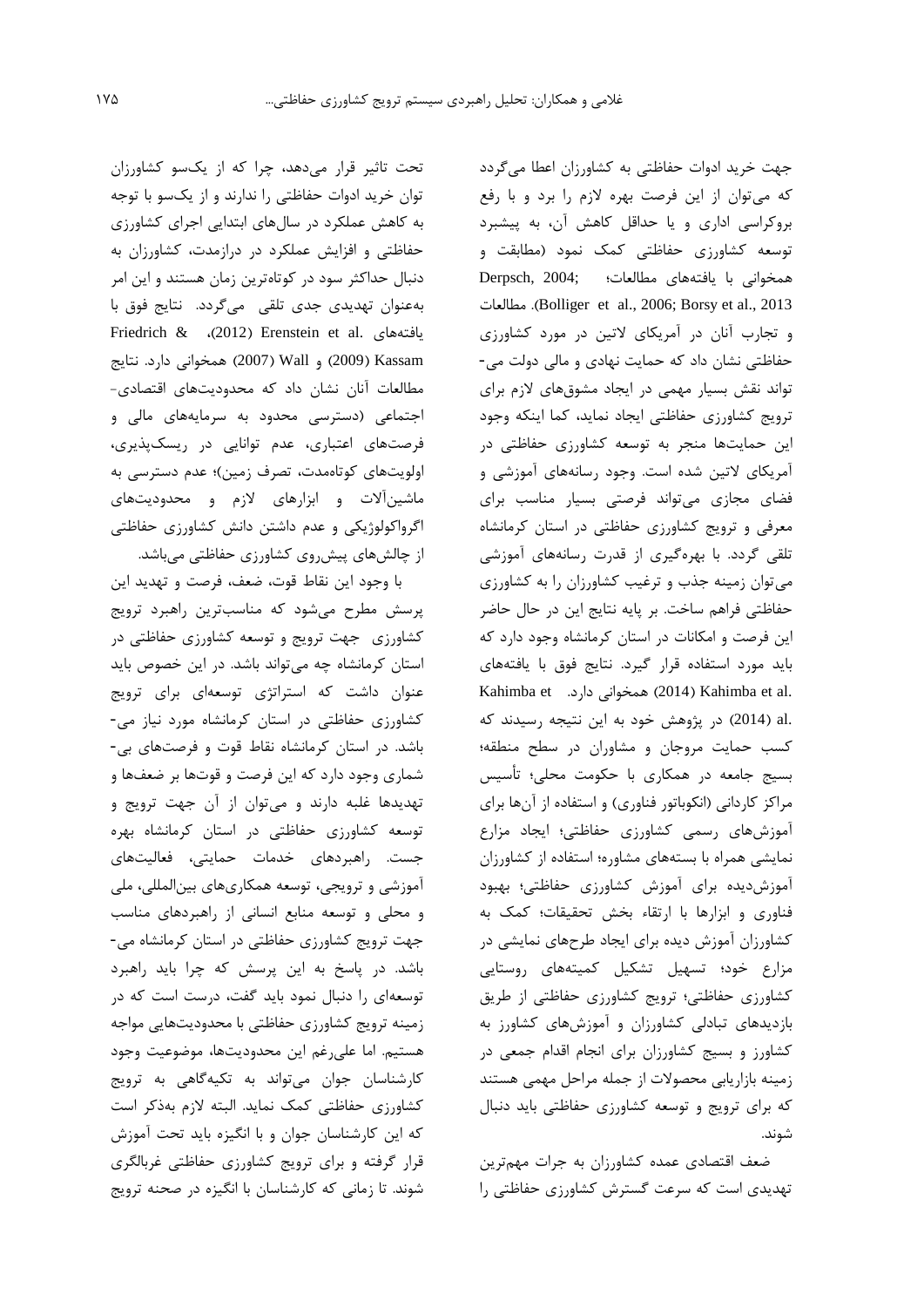کشاورزي حفاظتی حضور نیابند و اعتبارات و يارانههاي انگیزشی به کشاورزان اعطا نگردد، نمیتوان از ترويج کشاورزي حفاظتی در استان کرمانشاه حرفی زد.

با توجه به يافتهها مبنی بر اتخاذ الگوي توسعهاي توصیه میگردد که با استفاده از فرصتهايی از قبیل، تخصیص اعتبارات دولتی جهت تجهیز ناوگان کشاورزي )واگذاري تسهیالت بانکی جهت خريد ادوات کشاورزي حفاظتی و واگذاري ادوات حفاظتی کار به کشاورزان پیشرو ) و وجود رسانههای آموزشی (فضای مجازی، نشريات، کتب، مقاالت و دورههاي آموزشی – ترويجی( و نقاط قوتی از قبیل؛ وجود نیروهاي جوان تازه استخدامشده و پايین بودن هزينه اجرايی عملیات کشاورزي حفاظتی به پیشبرد و ترويج کشاورزي حفاظتی در استان کرمانشاه اقدام گردد.

پیشنهاد میگردد حمايتهاي الزم از کشاورزان جهت کاهش ريسکهاي احتمالی ناشی از اجراي کشاورزي حفاظتی و تقبل بخشی از هزينهها توسط دولت صورت پذيرد تا کشاورزي حفاظتی با استقبال بیشتري از سوي کشاورزان مواجه گردد.

#### **REFERENCES**

بر مبناي نتايج، توصیه میشود که بايد يک ساختار تشکیالتی قوي و منظم تشکیل شود )تقويت دفتر کشاورزي حفاظتي) تا کشاورزي حفاظتي را پيگيري و بازخوردهای لازم را به سمع مسئولین برساند تا نواقص موجود بر سر راه اجراي کشاورزي حفاظتی از میان بردارند. اين ساختار تشکیالت قوي و منظم نیازمند حمايتهاي همه جانبه سیاستگزاران بوده که در اين میان سیاستگزاران بايد پا پیش گذاشته و از توسعه کشاورزي حفاظتی حمايت مادي و اطالعاتی نمايند. بدون شک کشاورزي حفاظتی نمیتواند به يکباره جهانگیر شده و توسعه يابد و اين امر زمانبر بوده و ترويج بهعنوان بانی و متولی امر توسعه کشاورزي نقشی حیاتی در اين زمینه دارد. امروزه، ترويج دولتی در کشور حکمفرماست و ترويج کشاورزي حفاظتی بايد در اين قالب فعالیت نمايد. بنابراين، توصیه میگردد ضمن انتخاب محتواي مناسب، از آموزشگران مجرب، با روش- هاي آموزشی گروهی و مشارکتی، روش ارزشیابی

1. Abedi, S., Yazdani, S., Saleh, A., Salami, H. & Jahansouz, M. (2013). The Analysis of Factors Affecting the Consumption of Agricultural conservation in Fars Province. *IJAEDR*, 45, 247-255. (In Farsi).

مشارکتی و مداوم استفاده شود.

- 2. Bellotti, B. & Rochecouste, J.F. (2014). The development of conservation agriculture in Australia-farmers as innovators. *International Soil and Water Conservation Research*, 2(1), 21-34.
- 3. Bolliger, A., Magid, J., Amado, T.J.C., Skora Neto, F., Ribeiro, M.F.S., Calegari, A., Ralisch, R., & De Neergard, A. (2006). Taking stock of the Brazilian "Zero-Till Revolution": a review of landmark research and farmers' practice. *Advances in Agronomy,* 91, 47-110.
- 4. Borsy, P., Gadea, R., & Vera Sosa, E. (2013). Forest Management and Conservation Agriculture: Experiences of smallholder farmers in the eastern region of Paraguay. *Integrated Crop Management,* 18. Rome. 192-205
- 5. Derpsch, R. (2004). History of crop production, with and without till-age. *Leading Edge*, 3, 150-154.
- 6. Erenstein, O., Sayre, K., Wall, P., Hellin, J., & Dixon, J. (2012). Conservation agriculture in maize-and wheat-based systems in the (sub) tropics: lessons from adaptation initiatives in South Asia, Mexico, and Southern Africa. *Journal of sustainable agriculture*, 36(2), 180-206.
- 7. Fami Shaban Ali, H., Ghasemi, J., & Mohammadzadeh Nasrabadi, M. (2008). Sustainable Agricultural Systems (Overview of Template Approaches). *Publication of the Institute for Cultural Excellence*, First Edition, 2008. (In Farsi).
- 8. Friedrich, T., Derpsch, R., & Kassam, A. (2012). Overview of the global spread of conservation agriculture. Field Actions Science Reports. The Journal of Field Actions, 6(6): 52-68.
- 9. Friedrich, T. & Kassam, A. H. (2009). Adoption of Conservation Agriculture Technologies: Constraints and Opportunities. *Invited paper at the IV World Congress on Conservation Agriculture.* 4-7 February 2009, New Delhi, India.
- 10. Kahimba, F. C., Mutabazi, K. D., Donald Tumbo, S., Kenneth Francis Masuki, K. F. & Mbungu, W. B. (2014). Adoption and Scaling-Up of Conservation Agriculture in Tanzania: Case of Arusha and Dodoma Regions. *Natural Resources*, 5, 161-176.
- 11. Kassam, A. H., Friedrich, T. H. E. O. D. O. R., & Derpsch, R. (2010). Conservation agriculture in the 21st century: a paradigm of sustainable agriculture. *In European Congress on Conservation Agriculture. Madrid, October 2010* (Vol. 10, pp. 4-6).